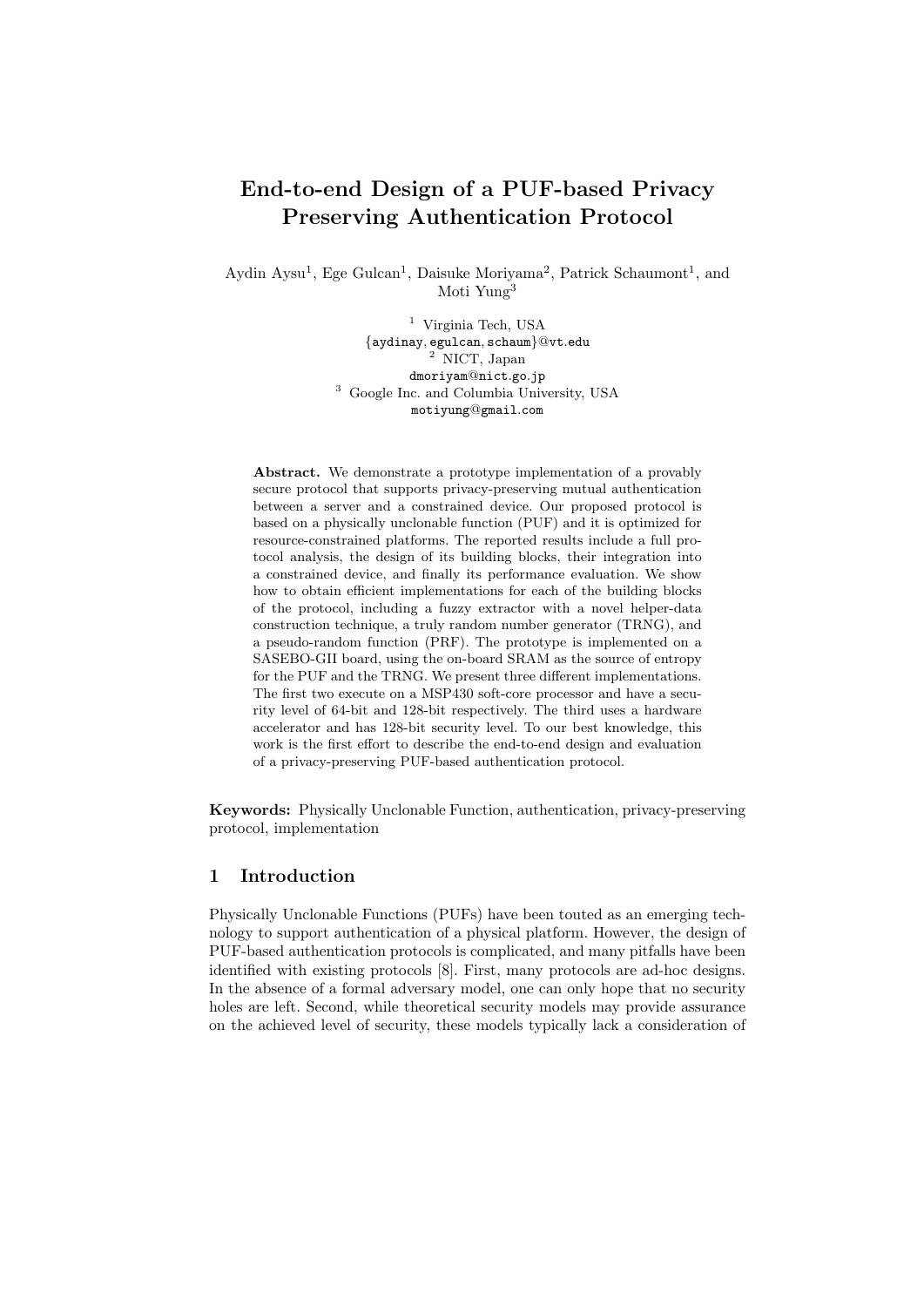implementation issues. The cryptographic engineering of a PUF-based authentication protocol requires more than a formal proof. Finally, typical PUF-based protocol designs assume ideal PUF behaviors. They make abstraction of complex noise effects that come with real PUF. The actual performance of these protocol designs, and often also their implementation cost, remains unknown.

We believe that these issues can be systematically addressed, by combining a theoretical basis with sound cryptographic engineering [4]. In this paper, we aim to demonstrate this for a PUF-based privacy-friendly authentication protocol.

There are many PUF-based protocols that claim privacy [5, 23, 35, 19, 21]. We observed that most of these earlier proposals do not have a formal proof of security and privacy. In our opinion, a formal basis is required to clarify the assumptions of the protocol. For example, a recent analysis by Delvaux et al. [8] showed that only one [35] of these privacy-claiming PUF protocols actually provides privacy. Furthermore, none of the earlier proposed PUF-based protocols disclosed an implementation and a performance evaluation. This is required, as well, because the security and privacy properties of a PUF-based protocol are directly derived from the PUF design. These two reasons are the direct motivation for our protocol design, and its evaluation.

A PUF, a central element of our design, returns noisy data and uses a fuzzy extractor (FE) to ensure a reliable operation. The fuzzy extractor associates helper data with every PUF output to enable reconstruction of later noisy PUF outputs. However, the generation of helper data (Gen) and the reconstruction of a PUF output (Rec) are algorithms with asymmetric complexity: helper data generation has lower complexity than PUF output reconstruction. Realizing this property, van Herrewege et al. proposed reverse fuzzy extractors, which place the helper data generation within the constrained device [36]. However, the original reverse fuzzy-extractor protocol does not offer privacy. To achieve this objective, we rely on a protocol design by Moriyama *et al.* [28]. Assuming that a PUF is tamper-proof, their design leaves no traceable information within the device. This is achieved by using a different PUF output at every authentication, and thus by changing the device credential after every authentication.

Our proposed protocol starts from this design, and adapts it for a reverse fuzzy-extractor implementation. We maintain the formal basis of the protocol, but we also provide a detailed implementation and evaluation.

We note that there are contextual elements to privacy that are not addressed by our protocol. For example, we cannot offer privacy against an adversary who can physically trace every device in between authentications, or who can use other (non-cryptographic) mechanisms to identify a device [24]. These are context-dependent elements which have to be addressed by the application.

Compared to earlier work, we claim the following innovative features:

Novel Protocol. Our protocol merges privacy with a reverse fuzzy-extraction design, and is therefore suited for implementation on constrained platforms that also need privacy. Our protocol supports mutual (device-first) authentication.

End-to-end Design. We demonstrate a complete design trajectory, from provably secure protocol specification towards performance evaluation. We are not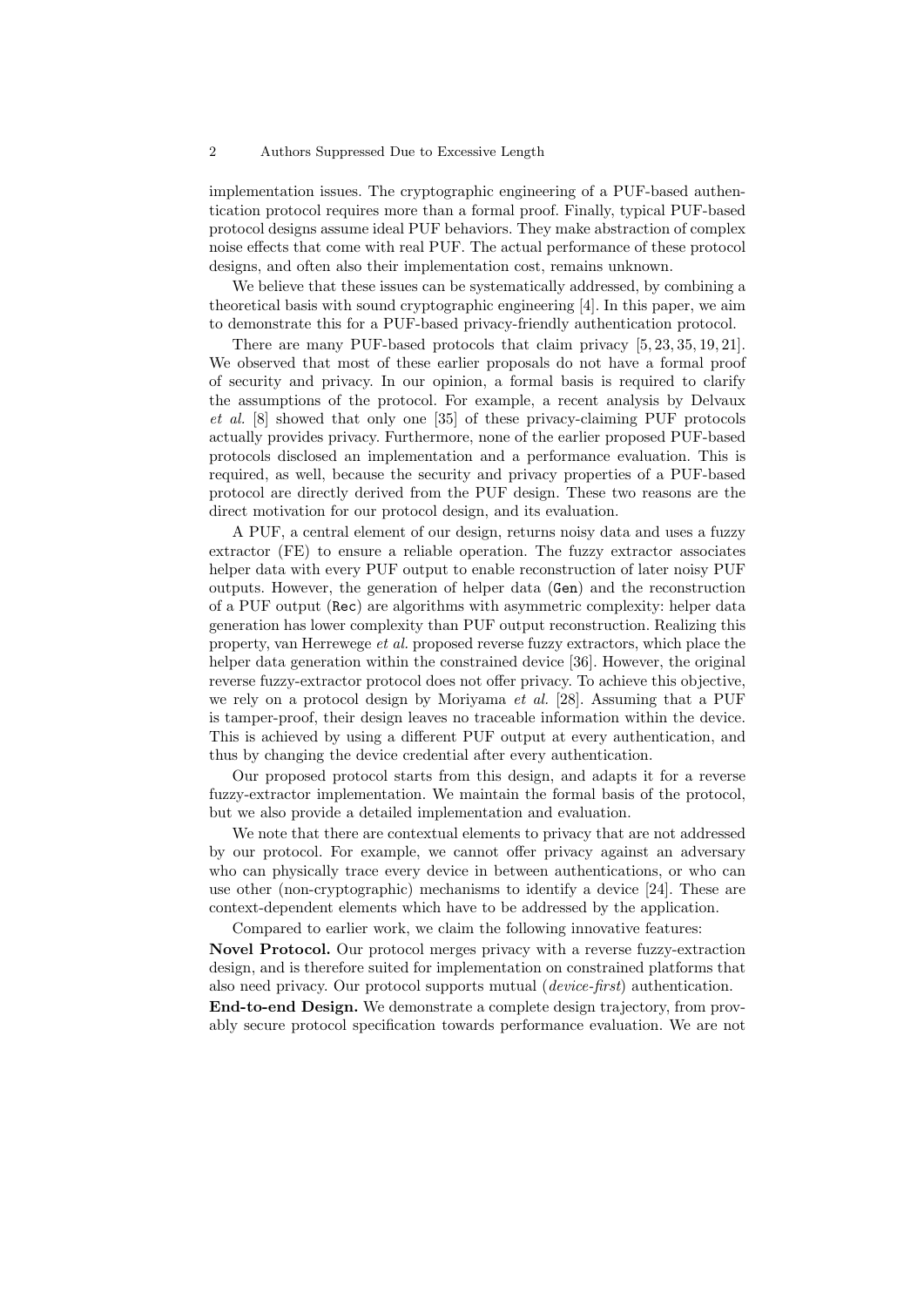aware of any comparable efforts for other protocols. While other authors have suggested possible designs [27, 25, 36], the actual implementation of such a protocol has, to our knowledge, not yet been demonstrated.

Interleaved Error Correction. We present a novel technique for efficient helper data generation using an interleaved BCH code, as well as its security analysis. Our decoding strategy is computationally simple, and enables the use of a single BCH(63,16,23) primitive while still achieving  $10^{-6}$  overall error rate.

The end-to-end design of a PUF-based protocol covers protocol design, protocol component instantiation, architecture design, and finally evaluation of cost and performance. We build our prototype on top of a SASEBO-GII board, using the resources available on the board to construct the PUF and the protocol engine. We use the 2Mbit SRAM on the SASEBO-GII board as the source of entropy. We construct the following protocol components: an SRAM PUF, an SRAM TRNG, a pseudorandom function (PRF) design using the SIMON block cipher, and a fuzzy extractor based on an interleaved BCH error corrector and a PRF based strong extractor. We provide a design specification at two security levels, 64-bit and 128-bit.

Next, we implement these protocol components using an MSP430 processor (mapped as a soft-core on the SASEBO-GII board), an SRAM and a non-volatile memory. We also design a hardware accelerator to handle all cryptographic steps of the protocol, including the PRF, message encryption, and PUF output coding. Then, we implement the server-functionality on a PC connected to the SASEBO-GII board, and characterize the performance of the implementation under an actual protocol execution.

The remainder of this paper is organized as follows. Section 2 introduces the privacy preserving authentication protocol, describing its security assumption and important features. Section 3 describes the design of the protocol components: the SRAM PUF, the SRAM TRNG, the PRF, and the fuzzy extractor. Section 4 discusses the prototype implementation of the protocol, covering the system-level (server and device), the device platform, and the accelerator hardware engine. Section 5 presents the results, including implementation complexity and cost. We conclude the paper in Section 6.

# 2 Secure and Private PUF-based Authentication Protocol

In this section, we describe the protocol notation, the assumed trust model, and the flow of the overall PUF protocol. Due to space limitations, the formal security proof of protocol is not included in this paper and we describe its main features in this paper<sup>4</sup>.

### 2.1 Notation

When A is a set,  $y \stackrel{\cup}{\leftarrow} A$  means that y is uniformly selected from A. When A is a deterministic algorithm,  $y := A(x)$  denotes that an output from  $A(x)$  with input

<sup>4</sup> The detailed security model and security proof will be found in the full version of this paper.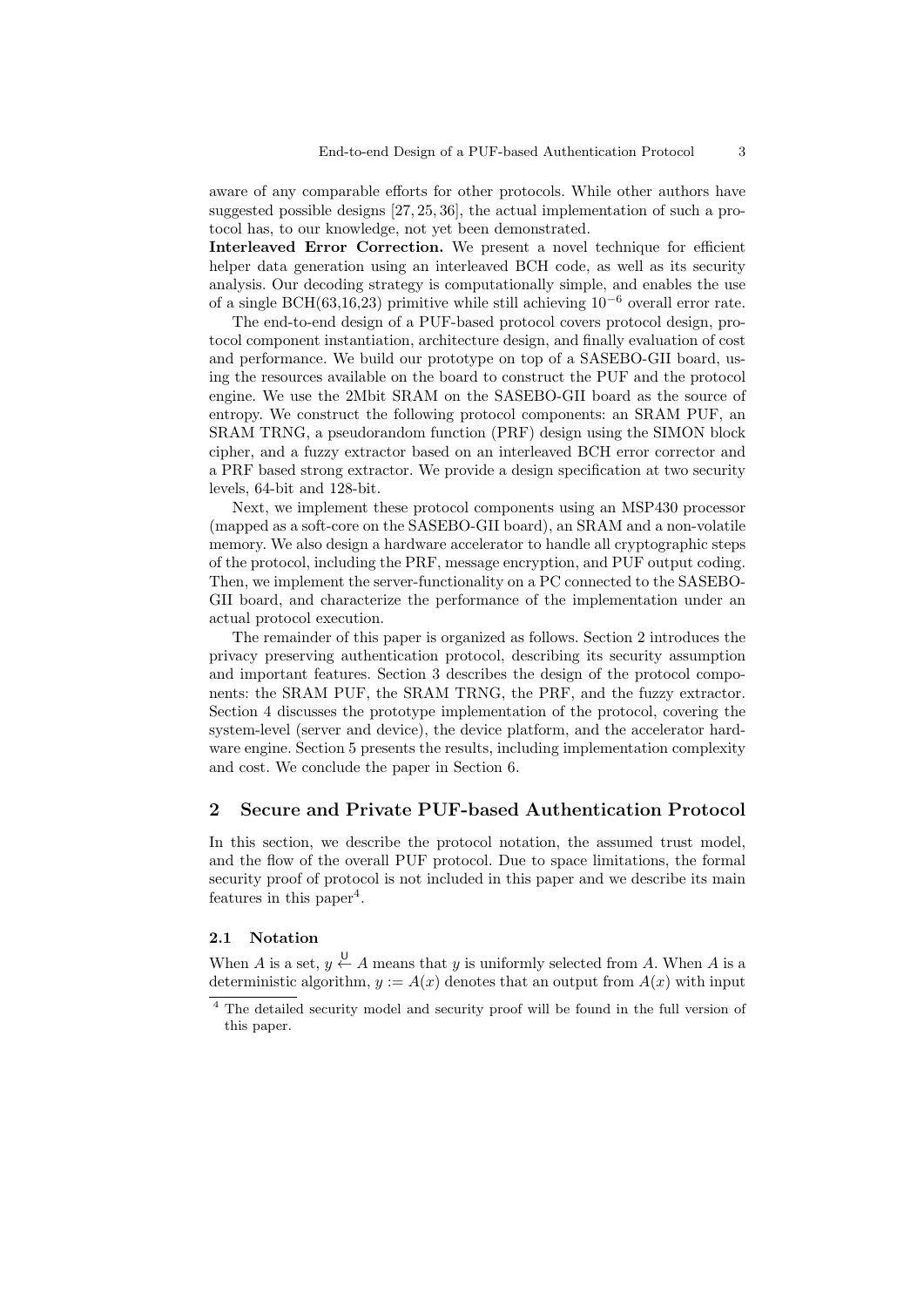x is assigned to y. When A is a probabilistic machine or an algorithm,  $y \stackrel{\mathsf{R}}{\leftarrow} A(x)$ denotes that y is randomly selected from A according to its distribution.  $HD(x, y)$ denotes the Hamming distance between x and y.  $\bar{H}_{\infty}(x)$  denotes the min-entropy of  $x$ . In addition, we use the following notations for cryptographic functions throughout the paper.

- (Truly Random Number Generator) TRNG derives a truly random number sequence.
- (Physically Unclonable Functions)  $f : \mathcal{K} \times \mathcal{D} \to \mathcal{R}$  which takes as input a physical characteristic  $x \in \mathcal{K}$  and message  $y \in \mathcal{D}$  and outputs  $z \in \mathcal{R}$ .
- (Symmetric Key Encryption) SKE := (SKE.Enc, SKE.Dec) denotes the symmetric key encryption. SKE. Enc takes as input secret key  $sk$  and plaintext  $m$  and outputs ciphertext  $c$ . SKE.Dec decrypts the ciphertext  $c$  using the same secret key  $sk$  to generate plaintext m.
- (Pseudorandom Function) PRF, PRF' :  $K' \times \mathcal{D}' \rightarrow \mathcal{R}'$  takes as input secret key sk  $\in \mathcal{K}'$  and message  $m \in \mathcal{D}'$  and provides an output which is indistinguishable from random.
- (Fuzzy Extractor)  $FE := (FE.Gen, FE-Rec)$  denotes a fuzzy extractor. The FE. Gen algorithm takes as input a variable  $z$  and outputs randomness  $r$  and helper data hd. The FE.Rec algorithm recovers r with input variable  $z'$  and hd if HD(z, z') is sufficiently small. If HD(z, z')  $\leq d$  and  $\bar{H}_{\infty}(z) \geq h$ , the  $(d, h)$ -fuzzy extractor provides r which is statistically close to random in  $\{0,1\}^{|r|}$  even if hd is exposed. The fuzzy extractor is usually constructed by combining an error-correction mechanism and a strong extractor.

#### 2.2 Parties and Trust Model

We make assumptions comparable to earlier work in Authentication Protocols for constrained devices [28, 35, 36]. A trusted server and a set of num deployed devices will authenticate each other where devices require anonymous authentication. Before deployment, the devices are enrolled in a secure environment, using a one-time interface. After deployment, the server remains trusted, but the devices are subject to the actions of a malicious adversary (which is defined further).

Within this hostile environment, the server and the devices will authenticate each other such that the privacy of the devices is preserved against the adversary. The malicious adversary cannot determine the identity of the devices with a probability better than the security bound, and the adversary cannot trace the devices between different authentications.

The malicious adversary can control all communication between the server and (multiple) devices. Moreover, the adversary can obtain the authentication result from both parties and any data stored in the non-volatile memory of the devices. However, the adversary cannot mount implementation attacks against the devices, cannot reverse-engineer the PUF, nor can the adversary obtain any intermediate variables stored in registers or on-device RAM. We do not discount such attacks. For example, PUFs have been broken based on invasive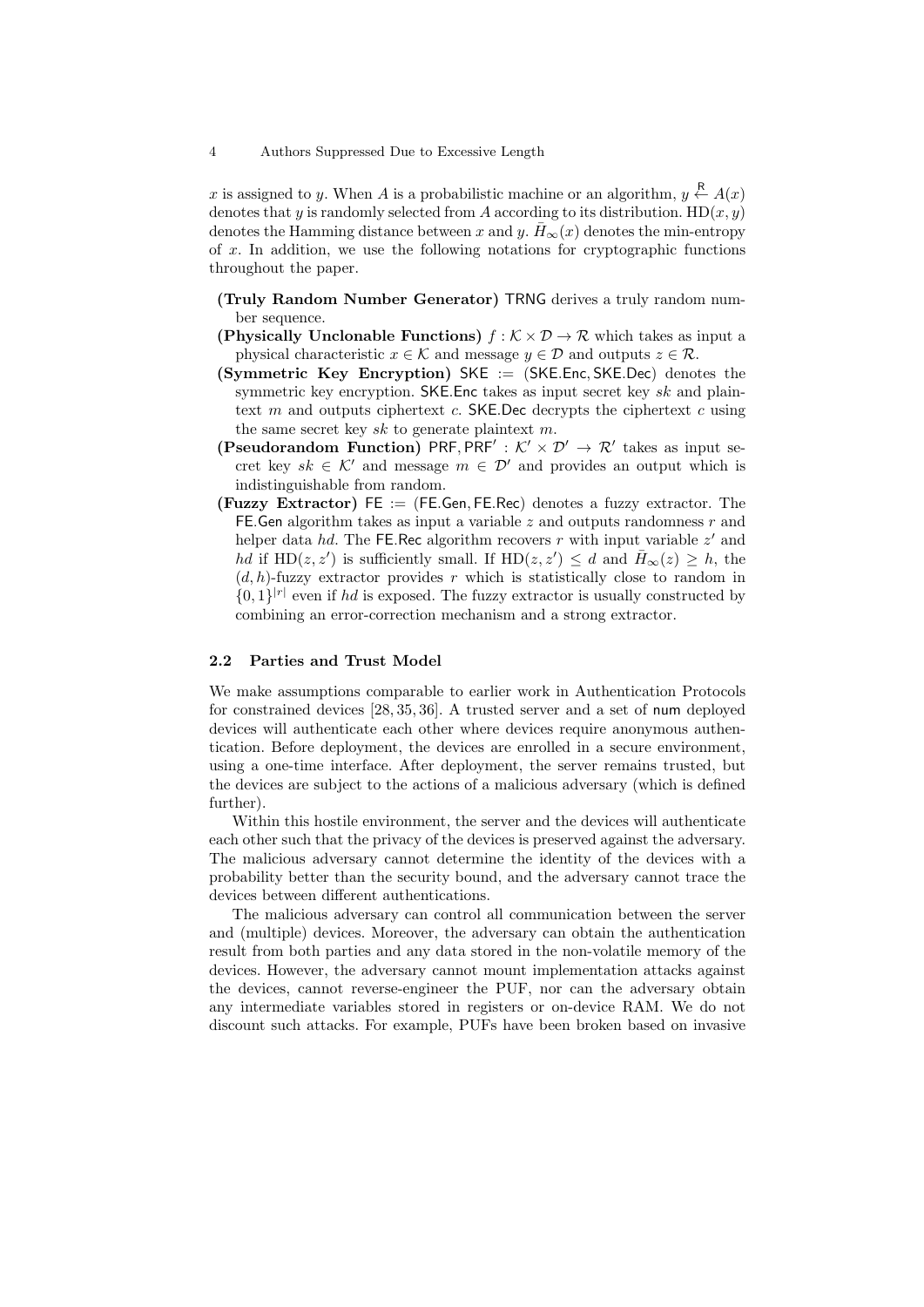analysis [29], side-channel analysis [9, 33, 30] and fault injection [10]. However, these attacks do not invalidate the protocol itself, and these attacks can be addressed with countermeasures at the level of the device.

#### 2.3 Secure and Privacy-preserving Authentication Protocol

We propose a new authentication protocol by combining the privacy-preserving authentication protocol of Moriyama et al. [28] with the reverse fuzzy extractor mechanism of van Herrewege et al. [36].

The reverse fuzzy extractor works as follows [36]. The verifier sends a challenge  $c$  to a PUF-enabled device. The device applies the challenge as input to a PUF, and obtains a noisy output  $z'$ . The device then computes helper data hd for this noisy output, and returns the helper data hd and a hash of the output  $z'$  to the verifier. The verifier, who has previously enrolled the device, knows at least one output z corresponding to the same challenge. The verifier can thus reconstruct  $z'$  using the helper data hd and the previous output  $z$ . While this protocol moves the computationally expensive reconstruction phase to the verifier, the protocol does not maintain privacy. The device discloses its identity in order to allow the verifier to find a previous PUF output z.

Moriyama et al. proposed a PUF-based protocol that provides provably secure and private authentication [28]. Different from the existing PUF-based protocols, their protocol has a key updating mechanism that changes the shared secret key between the server and the device after each authentication. Furthermore, the secret key is derived from the PUF output. The Moriyama et al. protocol however places the PUF output reconstruction in the device.

The proposed protocol combines these two ideas into a merged protocol, illustrated in Fig. 1. We claim the same formal properties for the proposed protocol as for [28]. It works as follows. Each device is represented as a combination of a secret key sk and a PUF challenge  $y_1$ . During secure initialization, the server initializes the secret key  $sk_1$  in the device, and extracts the first PUF response  $z_1$ from the device. The server keeps two copies of this information for each device in the database to support resynchronization. An authentication round proceeds as follows. First, the server sends a nonce to the device. The device extracts a first PUF output to construct an authentication field  $c$  and a key  $r_1$ . The device then extracts a second PUF output  $z'_{2}$ , which will be used during the next authentication round. The device encrypts this output (into  $u_1$ ) and computes a MAC over it (into  $v_1$  via PRF). The server will now try to authenticate the device. Initially, the server reconstructs the key  $r_1$  using the reverse fuzzy extraction scheme. The server then performs an exhaustive search over the entire database in order to find a valid index. In case no match is found, the server will perform the same exhaustive search over the set of previous PUF outputs. If any match is found, the server will update its database to the next PUF output, and acknowledge the device. However, if both searches fail, the server will reply a random value. In the final step, the device verifies completion of authentication and updates its key tuple stored in nonvolatile memory in case of acceptance.

The key features of the protocol can be summarized as follows.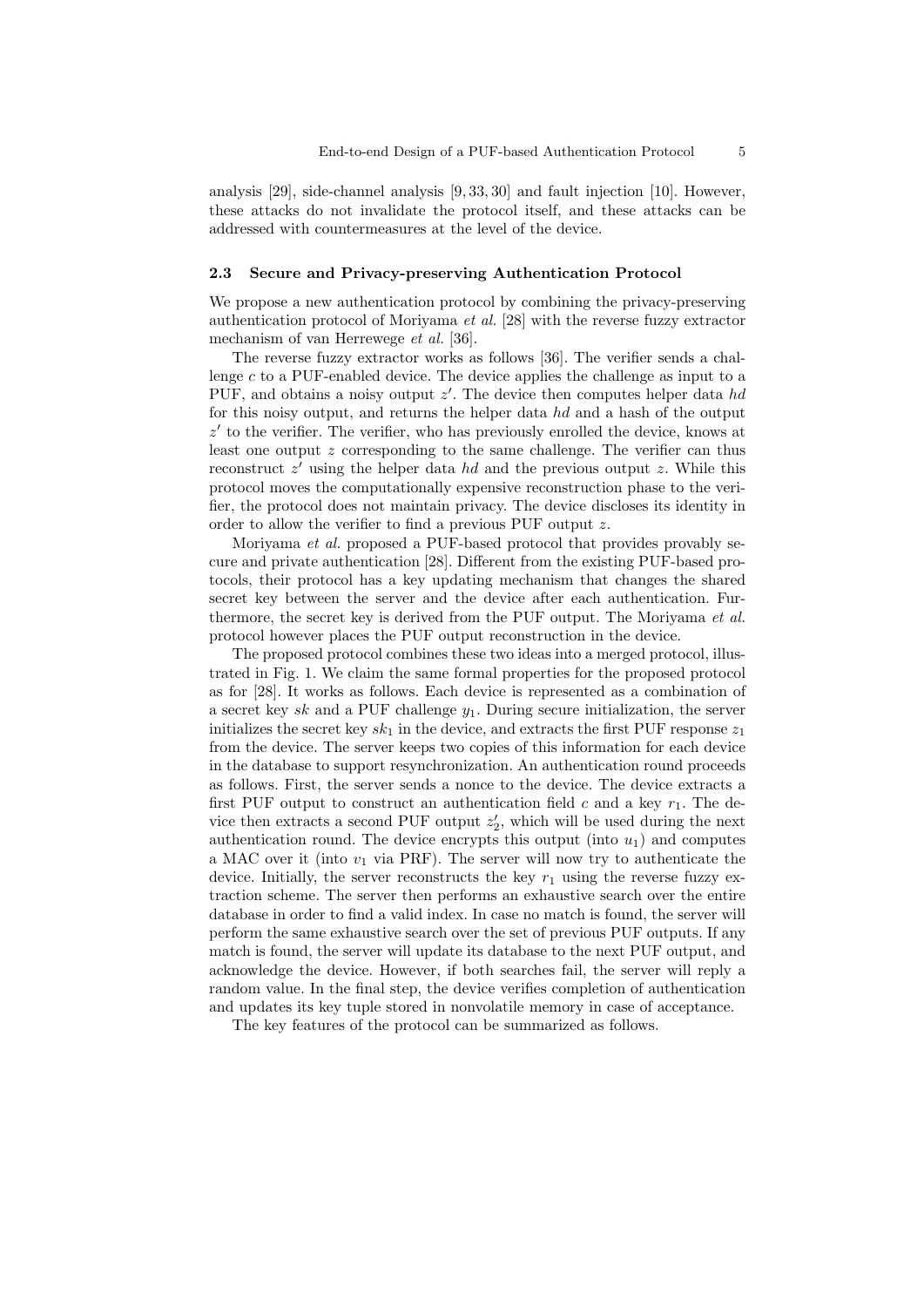| <b>Setup Phase</b>                                                       |                                                                              |
|--------------------------------------------------------------------------|------------------------------------------------------------------------------|
| Server                                                                   | Device $(f(x_i, \cdot))$                                                     |
| $sk, y_1$<br>$(sk, y_1) \stackrel{\mathsf{R}}{\leftarrow} \mathsf{TRNG}$ |                                                                              |
| $z_1$                                                                    | $z_1 \stackrel{\mathsf{R}}{\leftarrow} f(x_i, y_1)$                          |
| <b>Authentication Phase</b>                                              |                                                                              |
| Server $\{(z_1, sk, z_{old}, sk_{old})\}_i$                              | Device $(f(x_i, \cdot), sk, y_1)$                                            |
|                                                                          |                                                                              |
| $y_1$<br>$y'_1 \stackrel{R}{\leftarrow}$ TRNG                            | $z'_1 \stackrel{\mathsf{R}}{\leftarrow} f(x_i, y_1)$                         |
|                                                                          | $(r_1, hd) \stackrel{\mathsf{R}}{\leftarrow} \mathsf{FE}.\mathsf{Gen}(z_1')$ |
|                                                                          | $c := \mathsf{SKE}$ . Enc $(sk, hd)$                                         |
|                                                                          | $y_2' \stackrel{\mathsf{R}}{\leftarrow} \mathsf{TRNG}$                       |
|                                                                          | $(t_1,\ldots,t_5):=\mathsf{PRF}(r_1,y'_1  y'_2)$                             |
|                                                                          | $y_2 \stackrel{\textsf{\tiny R}}{\leftarrow}$ TRNG                           |
|                                                                          | $z'_2 \stackrel{\mathsf{R}}{\leftarrow} f(x_i, y_2)$                         |
|                                                                          | $u_1 := z'_2 \oplus t_2$                                                     |
| $c, \underline{y'_2}, t_1, u_1, v_1$                                     |                                                                              |
| $hd :=$ SKE.Dec(sk, c)                                                   | $v_1 := \mathsf{PRF}'(t_3, c  u_1)$                                          |
| $r_1 := \mathsf{FE}.\mathsf{Rec}(z_1, hd)$                               |                                                                              |
| $(t'_1,\ldots,t'_5):=\mathsf{PRF}(r_1,y'_1  y'_2)$                       |                                                                              |
| If $t'_1 = t_1$ in $1 \le i \le$ num,                                    |                                                                              |
| If $v_1 = PRF'(t'_3, c  u_1)$ ,                                          |                                                                              |
| $z'_2 := u_1 \oplus t'_2$                                                |                                                                              |
| Update $(z_1, sk, z_{old}, sk_{old})$ to                                 |                                                                              |
| $(z'_2, t_5, z_1, sk)$                                                   |                                                                              |
| Else, $hd_1 :=$ SKE, Dec( $sk_{old}, c$ )                                |                                                                              |
| $r_1 := \mathsf{FE}.\mathsf{Rec}(z_{old}, hd_1)$                         |                                                                              |
| $(t'_1,\ldots,t'_5):=\mathcal{G}(r_1,y'_1  y'_2)$                        |                                                                              |
|                                                                          |                                                                              |
| $t_A'$<br>Else, $t'_4$ $\stackrel{R}{\leftarrow}$ TRNG                   | If $t_4'=t_4$ .                                                              |
|                                                                          | $(y_1, sk) := (y_2, t_5)$                                                    |
|                                                                          |                                                                              |

6 Authors Suppressed Due to Excessive Length

Fig. 1. The proposed PUF-based authentication protocol

- Key Derivation via PUF with reverse FE. In the setup phase, the server stores the PUF output  $z_1$  in the database. For each authentication, the device reads the PUF output  $z_1'$  $\stackrel{R}{\leftarrow} f(x_i, y_1)$  with physical characteristic  $x_i$  and generates helper data as  $(r_1, hd) \stackrel{\mathsf{R}}{\leftarrow} \mathsf{FE}.\mathsf{Gen}(z_1').$  The helper data is encrypted and sent to the server as  $c := \mathsf{SKE}.\mathsf{Enc}(sk, hd)$ . The server decrypts it and executes verification with the shared secret  $r_1 := \mathsf{FE} \cdot \mathsf{Rec}(z_1, hd)$ .
- Mutual Authentication and Authenticated Message Transmission. After deriving the shared secret  $r_1$ , the device and the server generate a random sequence  $(t_1, \ldots, t_5)$ .  $t_1$  and  $t_4$  are exchanged between the server and the device, and are used to implement mutual authentication.  $t_2$  is used for XORed encryption of the PUF output, and  $t_3$  is used as a secret key to generate validity check value  $v_1$ .  $v_1$  serves as a MAC and prevents any modifications to the message  $(c, u_1)$  since the server checks  $v_1 = \text{PRF}'(t'_3, c||u_1)$ .
- Key Update Mechanism. During the authentication, the device reads the PUF output twice, for different challenges. The second PUF output will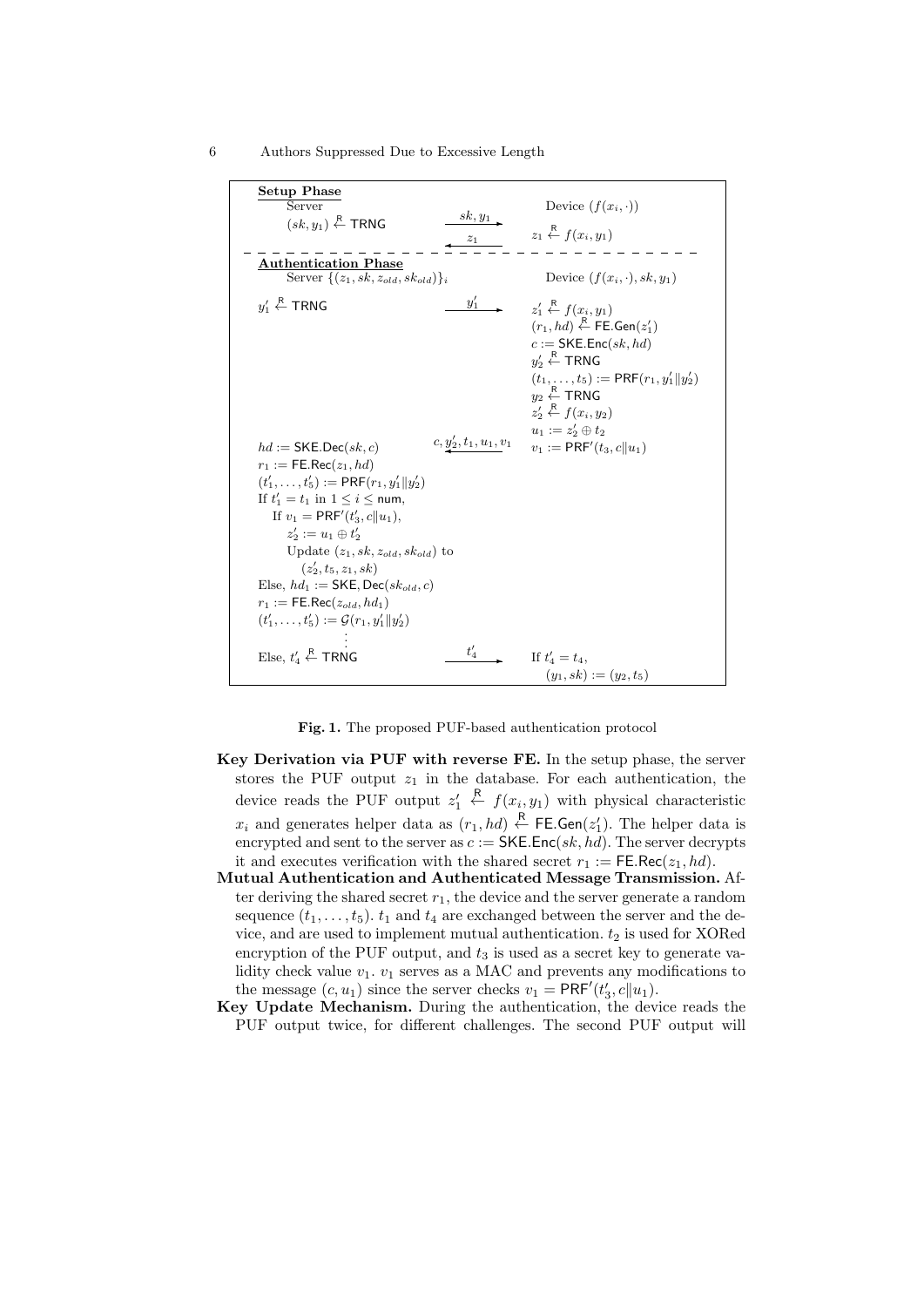be used to update the database if the authentication is successful. Upon verification of the device, the server updates the database with  $(z'_2, t_5)$ . The last secret key  $(z_{old}, sk_{old})$  is still kept in the database and used for provision against the desynchronization attack. Even if  $t_4'$  is erased by an adversary, the reader can still trace and check the tag in the next protocol invocation.

Exhaustive Search. The device does not contain a fixed unique number of identity. Instead, the server launches an exhaustive search within the database to find an index  $i \in \{1, \ldots, \text{num}\}\$  which corresponds to the device. This authenticate-before-identify strategy [8] is a widely-known technique especially for anonymous lightweight authentication protocols (e.g., RFID authentication in [20]) to offer privacy. The search should execute in constant-time to avoid the abuse of a timing side-channel in a realistic usage. This is not hard to achieve but requires careful implementation of the server.

We have now identified the following protocol building blocks and demonstrate how to implement them in the next section.

- Physically unclonable function (e.g.,  $z'_1$ )  $\stackrel{\mathsf{R}}{\leftarrow} f(x_i, y_1)$
- Random number generator (e.g.,  $y_2'$  $\stackrel{R}{\leftarrow}$  TRNG)
- Symmetric key encryption (e.g.,  $c := \text{SKE}$ . $\text{Enc}(sk, hd)$ )
- Pseudorandom function (e.g.,  $(t_1, \ldots, t_5) := \mathcal{G}(r_1, y_1' || y_2')$ )
- $-$  Fuzzy extractor (e.g.,  $(r_1, hd) \stackrel{\mathsf{R}}{\leftarrow} \mathsf{FE}.\mathsf{Gen}(z_1'))$

# 3 Instantiation of Protocol Components

The protocol in the previous section assumes a generic security level. In this section, we discuss the instantiation of the main protocol components, assuming a security level of 128 bits. Our evaluation (Section 5) will show results for 64-bit as well as for 128-bit security.

#### 3.1 Architecture Assumptions

Our prototype is implemented on a SASEBO-GII board. Besides the FPGA components, we make use of the on-board 2Mbit static RAM (ISSI IS61LP6432A) and a 16Mbit Flash (ATMEL AT45DB161D). The SRAM is organized as a 64K memory with a 32-bit output. The Flash memory has an SPI (serial) interface. These component specifications are neither a requirement nor a limitation of our proposed design. Rather, we consider them pragmatic choices based on the available prototyping hardware.

# 3.2 Design of SRAM PUF

The source of entropy in the design is an SRAM. We choose the SRAM for this role as the SRAM PUF is considered to be one of the most cost-efficient designs among recently proposed PUFs [25, Chapter 4]. It also offers reasonable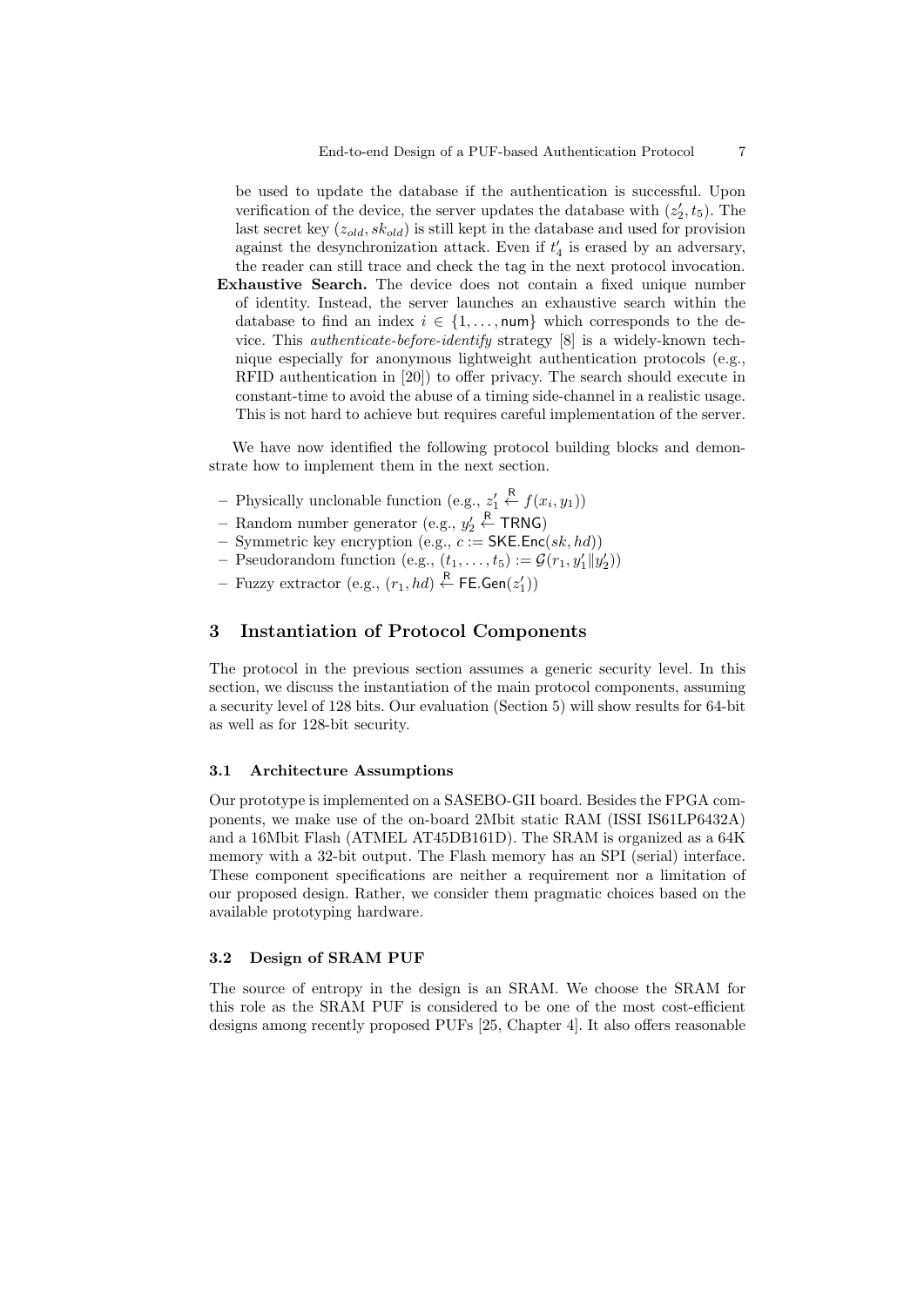noise levels. We are not aware of modeling attacks against SRAM PUF [32], and the known physical attacks against it are rather expensive [29, 15]. Furthermore, while we acknowledge the diversity of possible PUF designs for FPGA's [13, 1, 18, 22], the use of an SRAM PUF with simple power-cycling will yield a prototype that is less platform-specific. Our first step is to analyze the min-entropy, and the distribution of the startup values of the SRAM.

Min-entropy of SRAM. The min-entropy of the SRAM determines how many bytes of SRAM will be needed to construct one PUF output byte. We estimate the min-entropy of the SRAM empirically as follows. We collected the startup values of 90 SRAMs, collected from 90 different SASEBO-GII boards, each measured over 11 power cycles (990 x 2Mbit).

We then analyzed the Shannon Entropy as well as the min-entropy. Given a source of n symbols with probabilities  $b_i$ , the efficiency of the source as measured in Shannon Entropy is computed as  $\sum_{i=0}^{n} -b_i \log(b_i)/n \times 100$ . At the bit-level, we found an efficiency of 34 to 46%, depending on the board. This means that a bit on the average only holds between 0.34 and 0.46 bit of information, and indicates significant bias. We confirmed that there was bias according to the even and odd positions of the SRAM bytes.

We designed our PUF using the min-entropy, which is a worst-case metric. In this case, the min-entropy rate is computed as  $n \times \min\{-b_i \log(b_i)\}_i \times 100$ . When we analyzed the SRAM data at the byte level, we found a min-entropy of 5 to 15%, which appeared to be caused by the abundance of the byte 0xaa at many SRAM locations. We did not investigate the cause of this bias, but we found that its effect can be considerably reduced by XORing adjacent bytes, and operation we will call 2-XOR. In this case the worst-case min-entropy rate becomes 26%. We designed our PUF based on this value. In other words, we will use about 8 bytes of SRAM data to obtain one byte of entropy. The min-entropy estimate accounts for correlation between bits in a byte, which is more accurate than previous publications that used bit-level min-entropy estimates (e.g., 76% min-entropy rate in [6]).

Distribution of SRAM Data. A second important factor is the expected noise level for each SRAM, and the expected average Hamming distance between different SRAMs. We analyzed our data set over the different measurements per SRAM. After applying the 2-XOR operation on the data, we found an average Hamming distance between same SRAM outputs of about 6.6 bit per word of 64 bit, which translates to a noise level of 10%. When the SRAM outputs from different boards are compared, we found an average Hamming distance of 31.9 bit between words at the same address.

# 3.3 Design of SRAM TRNG

During authentication, the device requires a source of randomness. We reuse the SRAM as a random number generator, in order to minimize the device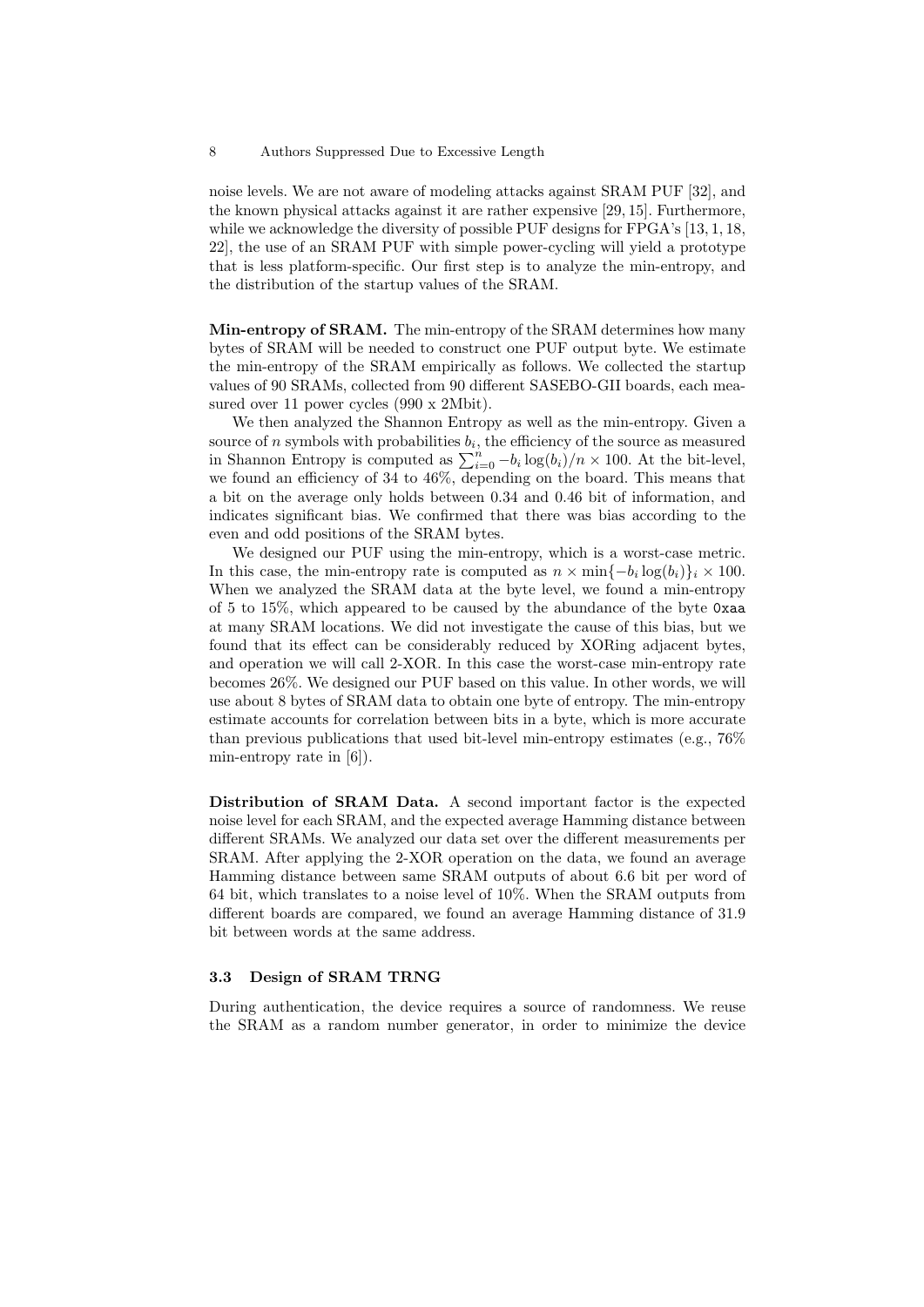

Fig. 2. (left) Design of the SRAM-PUF (right) Design of the SRAM-TRNG

implementation cost. To obtain a noisy SRAM output, we XORed SRAM bytes multiple times. For each level of XORing, the noise level of the data is increased. We found that, after 8-fold XORing, the SRAM data passes all experiments in the NIST statistical Test Suite [34]. Hence, to generate a 128-bit random string from the device, we use 1024 bits of raw SRAM data. We can generate as much truly random data as there are available SRAM locations. One iteration of our protocol requires 652 random bits (see Table 1), which are extracted out of 5,216 bit of SRAM data. Of course, the SRAM needs to be power-cycled after each iteration of the protocol.

Practical RAM organization. Figure 2 shows how the SRAM is used as a PUF and as a TRNG. In order to avoid direct correlation between PUF and TRNG data, we maintain separate address spaces for the PUF and the TRNG. In the prototype implementation, we allocate the first 256 SRAM words (of 32 bit each) for TRNG, while the remaining 65,280 words are used for the PUF. This means that the SRAM holds sufficient space for 2,040 PUF outputs (2,040 authentications). The input challenge to the PUF is therefore a 12-bit value  $\gamma$ , which is transformed into a base address for a block of 32 addresses by multiplying it with 32 and adding 0x100.

# 3.4 Symmetric Key Encryption and PRF

Our protocol requires a PRF and a symmetric-key encryption. We designed a PRF starting from the SIMON block cipher. It has the convenience that both 64-bit and 128-bit key size configurations are supported, and that very efficient implementations of it are known [3]. We select 128-bit block size for 128-bit security. Using SIMON is neither a limitation nor a requirement of the prototype and it can be replaced with a secure symmetric-key cipher algorithm (e.g., AES) which supports the required security level.

Figure 3 shows how a PRF can be created using a block cipher in CBC mode. We assume SIMON does not provide any bias and the ciphertext is indistinguishable from random. An input message  $x := (x_0, \ldots, x_n)$  is encrypted with secret key  $r_1$ , then expanded into the output sequence  $y := (y_0, y_1, \ldots)$ by encrypting a counter value. The insertion of the output length parameter  $|y|$  ensures that, even when the input and secret is identical, the PRF produces independent output sequences when the specified output size is different.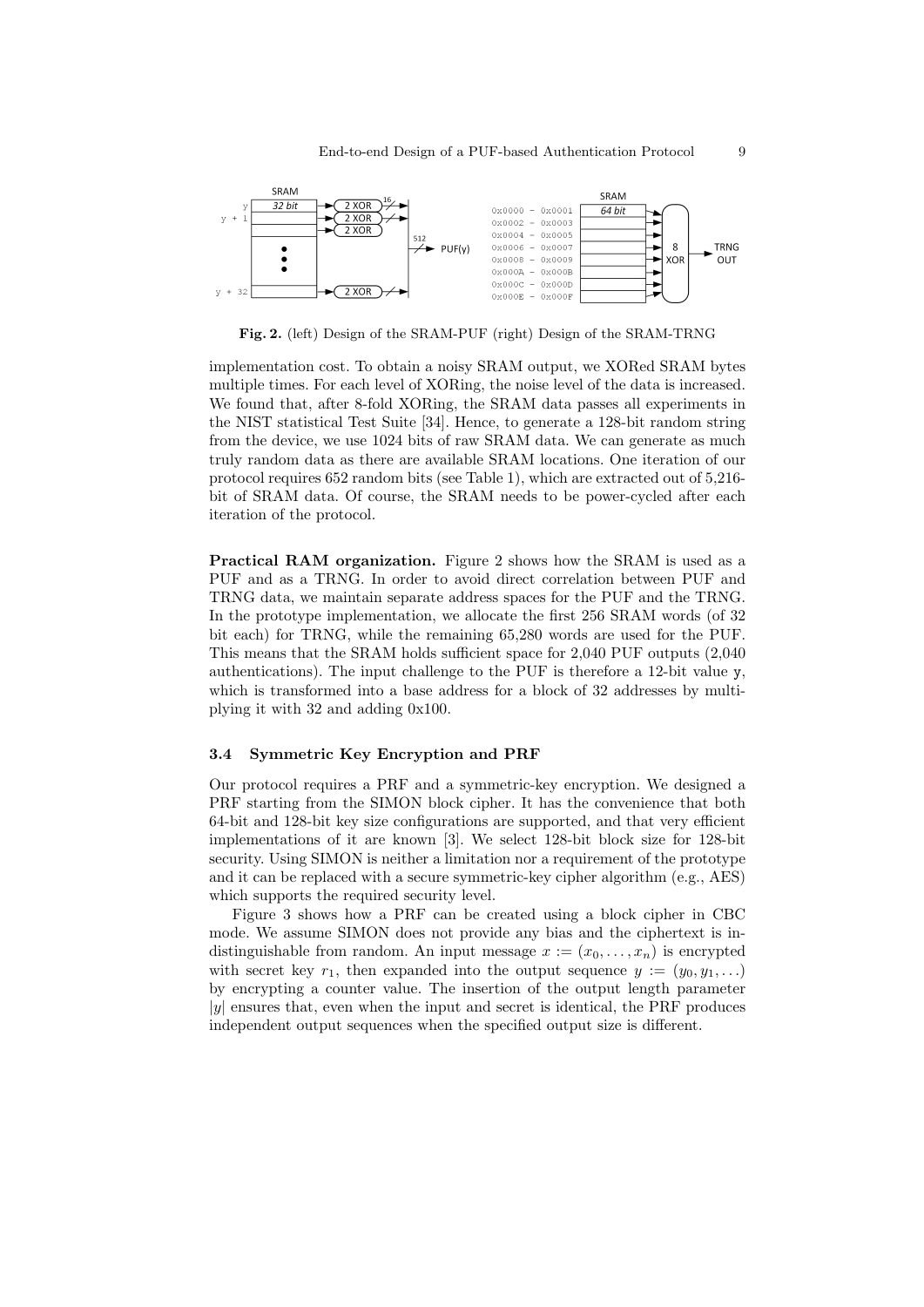

Fig. 3. PRF based on a block cipher in CBC mode. The variable-length message  $x_0, \ldots, x_n$  is expanded using a secret  $r_1$  into a message of length |y|

#### 3.5 Design of Fuzzy Extractor

In this section, we describe the design of the fuzzy extractor, including the error correction and the strong extractor.

Error Correction. Various techniques for error correction have been proposed in recent years, with mechanisms based on code-offset [11], index-based syndrome coding [37], and pattern matching [31]. We adopt the following code-offset mechanism using a  $BCH(n_1, k_1, d_1)$  code [11]. The code allows to correct errors up to  $|(d_1 - 1)/2|$ -bit within a n<sub>1</sub>-bit block. Two procedures, BCH.Gen and BCH.Dec, represent encoding and decoding respectively:

 $\mathsf{Encode}(a)$ :  $\delta \stackrel{\mathsf{R}}{\leftarrow} \mathsf{TRNG} \in \{0,1\}^{k_1}, cw := \mathsf{BCH}.\mathsf{Gen}(\delta) \in \{0,1\}^{n_1}, hd := a \oplus cw$  $\mathsf{Decode}(a', hd): cw' := a' \oplus hd, cw := \mathsf{BCH}.\mathsf{Dec}(cw'), a := cw \oplus hd$ 

The PUF output  $a$  is XORed with a random codeword  $cw$  to construct  $hd$ . While  $hd$  is not secret, the PUF output a must remain secret. We consider the complexity of finding a. For a single block, this complexity is  $2^{k_1}$ . For a PUF output  $z_1$  mapped into multiple  $n_1$ -bit blocks, the complexity is  $2^{k_1 \cdot |z_1|/n_1}$ . It should be higher than the selected security level of 128 bit.

We use 504 bits of a 512-bit PUF output in 8 blocks of a BCH(63, 16, 23) code, which gives us the desired security level. The BCH(63, 16, 23) code corrects up to 17.5% noisy bits, which appears to be above the observed SRAM noise level of 10.0%. However, this is too optimistic. If we assume that a single bit flips with a probability of 10.0%, then there is a 2.36% probability that 12 bits or more will flip in a 63-bit block, and thus produce a non-correctable error. This translates to a probability of only  $(1 - 0.0236)^8 \times 100 \approx 82.6\%$  that 8 blocks of a 504-bit PUF output can be fully corrected. Therefore, we need a better error correction mechanism.

We apply an interleaved coding technique as illustrated in Figure 4. A 252-bit data field is organized as a matrix with fields of {16, 16, 16, 15} bits per row. The encoding of each 63-bit row yields helper data  $hd<sub>L</sub>$ . Next, each row of the matrix is rotated over a multiple of 16-bits, such that 63-bit columns are obtained.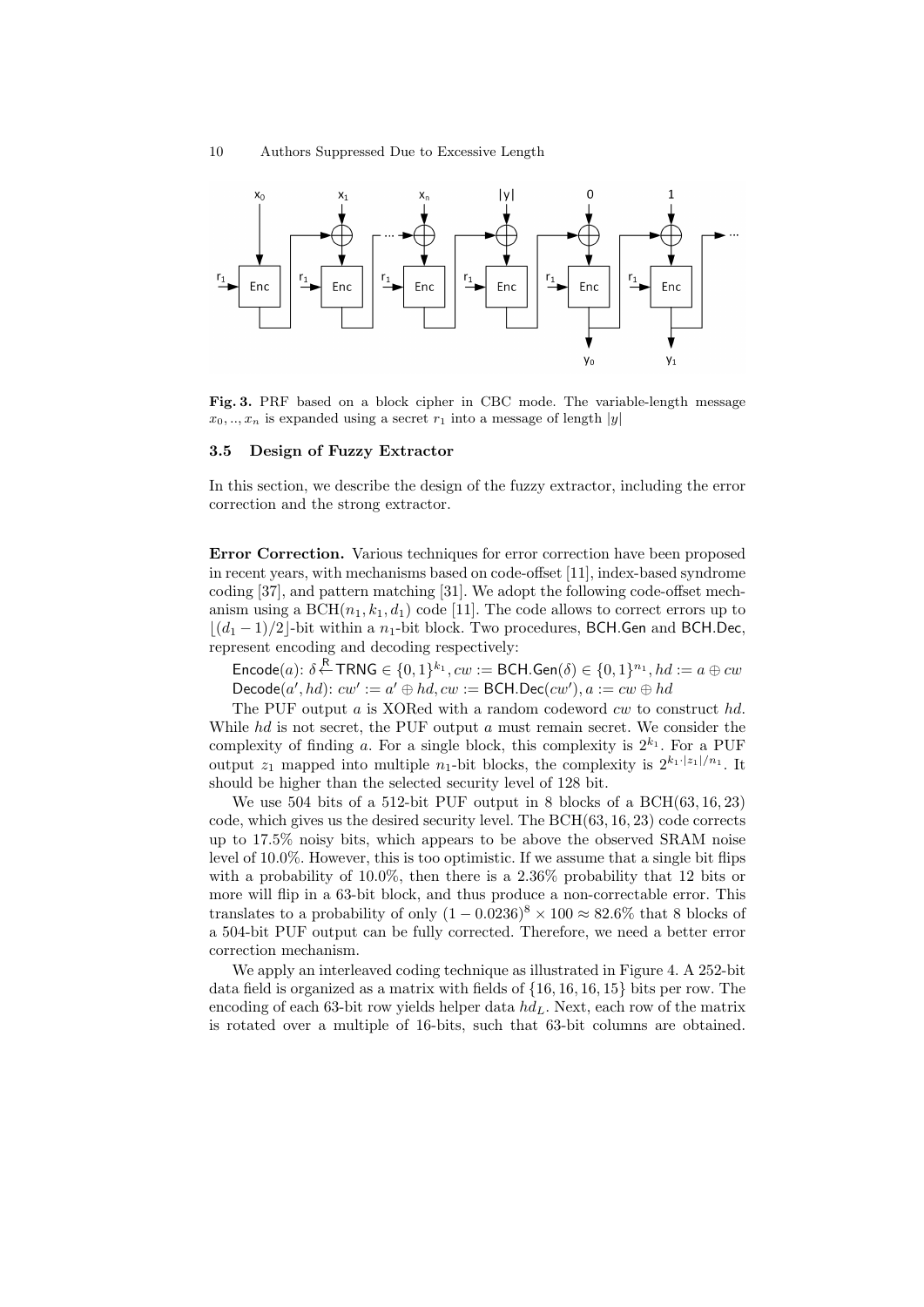

Fig. 4. Helper data construction. A 252-bit field is split into 4 63-bit blocks and encoded as  $hd_L$ . Next, each block is left-rotated over 0, 16, 32 and 48 bits respectively. Finally, 4 63-bit columns are encoded to produce  $hd_R$ . A 504-bit field (needed for the 128-bit security level) is encoded by applying this construction twice.

The encoding of the columns now yields helper data  $hd_R$ . The overall helper data is  $hd_L||hd_R$ . To encode a 504-bit field, we apply this construction twice. Compared an earlier interleaved-coding design by Gassend [12], our technique accommodates odd-sized rows and columns.

Error decoding is performed adaptively. We first correct the rows, then decode remaining faulty bits over the columns. Figure 5 plots the probability of a faulty output after the error decoding as a function of the error probability of the PUF output. The residual error rate is  $1 - 1.92 \times 10^{-6}$ , which is comparable to the acceptable error rate for standard performance levels in [25]. Several authors have proposed techniques to improve the reliability of SRAM PUF with respect to environmental conditions and aging [7, 26]. These techniques, when applied to our design, may allow to reduce the complexity of the error correction code.

The computational complexity to find 252-bit PUF data from the helper data is  $2^{64}$ . The helper data over the rows  $hd<sub>L</sub>$  and columns  $hd<sub>R</sub>$  are generated using independent random code-words  $cw<sub>L</sub>$  and  $cw<sub>R</sub>$ , respectively. The BCH encoding function expands the randomness of a 16-bit seed into a 63-bit codeword. The method ensures that XOR combinations of  $hd_L$  and  $hd_R$  do not explicitly leak PUF data, and it employs the working heuristic that these combinations are 'random enough'. We experimentally verified that the  $2^{16}$  possible BCH code words, parsed into {16, 16, 16, 15}-bit fields, show no collisions within a field. The security level per code word thus is  $2^{16}$ . The entire matrix is covered by four independent code words over the rows, and four independent code words over the columns. An attack of  $2^{64}$  complexity, is to guess four code words and then use the helper data to estimate the PUF output. Since every element of the matrix holds different PUF output bits, the adversary must find at least the code words over all the rows, or the code words over the all columns. That is a lower bound for this attack strategy, because four codewords over a combination of rows and columns cannot cover the complete matrix, and therefore cannot recover all PUF output bits. As noted above, the dependency  $hd_L \oplus cw_L = hd_R \oplus cw_R$ , cannot reduce the complexity of the search below  $2^{64}$ , since every single code word has security level  $2^{16}$ , and since the smallest number of code-words required to recover the PUF output data is four.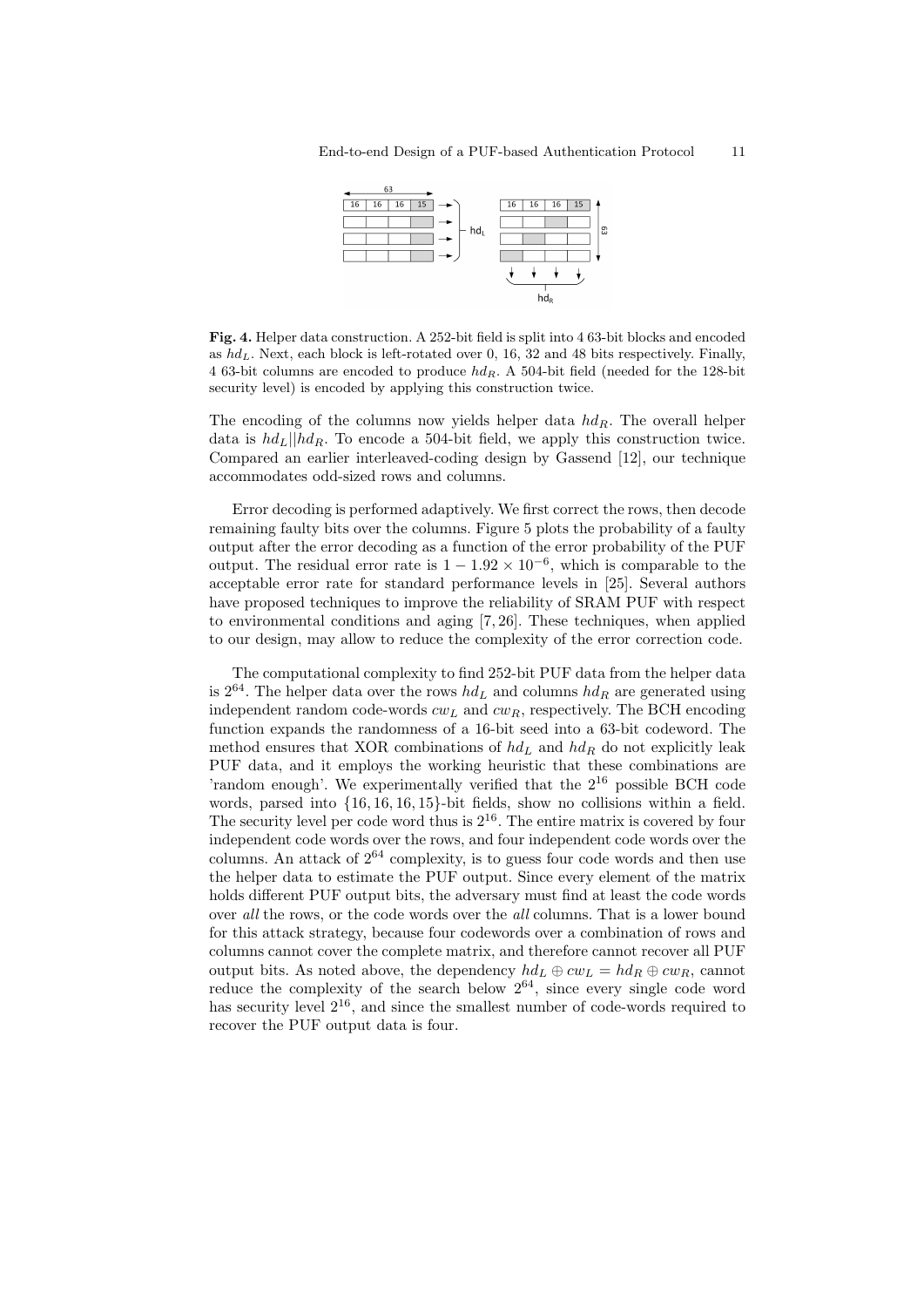

Fig. 5. Probability for a faulty PUF output using the proposed interleaved coding technique.

Strong Extractor. The role of strong extractor is to reduce the non-uniform data (PUF output data) to the required entropy level. We assume the proposed PRF works as a strong extractor. As discussed earlier, the PRF still uses a secret key. The secret key  $sk'$  is pre-shared and updated after every successful authentication. The strong extractor is a probabilistic function, and requires a random input rnd. Following Håstad *et al.* [14], we select the size of rnd to be twice the security level. For 128-bit security,  $|\text{rnd}| = 256$  is sufficient to derive 128-bit randomness with input 128-bit min-entropy data (i.e. 504-bit PUF's output  $z_1'$ ).

# 3.6 Relevant Data Sizes and Key Lengths in Protocol

From the above analysis and instantiation, we summarize the length for each variable for 64-bit and 128-bit security in Table 1.

### 4 Architecture Design

In this section, we describe the architecture design of the implementation. We introduce the overall design, discuss the detailed implementation of the cryptographic accelerator, and finally discuss the prototype evaluation.

#### 4.1 System Design

Figure 6 illustrates the system architecture with the device and the server. They are emulated with a SASEBO-GII board and a PC respectively. The basis of the device is an MSP430 Microcontroller mapped as a soft-core into the Crypto FPGA of the SASEBO-GII board. The design integrates an SRAM, a nonvolatile memory, a UART, and optionally a hardware accelerator. The MSP430 core has its own program memory and data memory; the SRAM is used solely as a source of entropy. The power source to the device is controlled as part of the testing environment.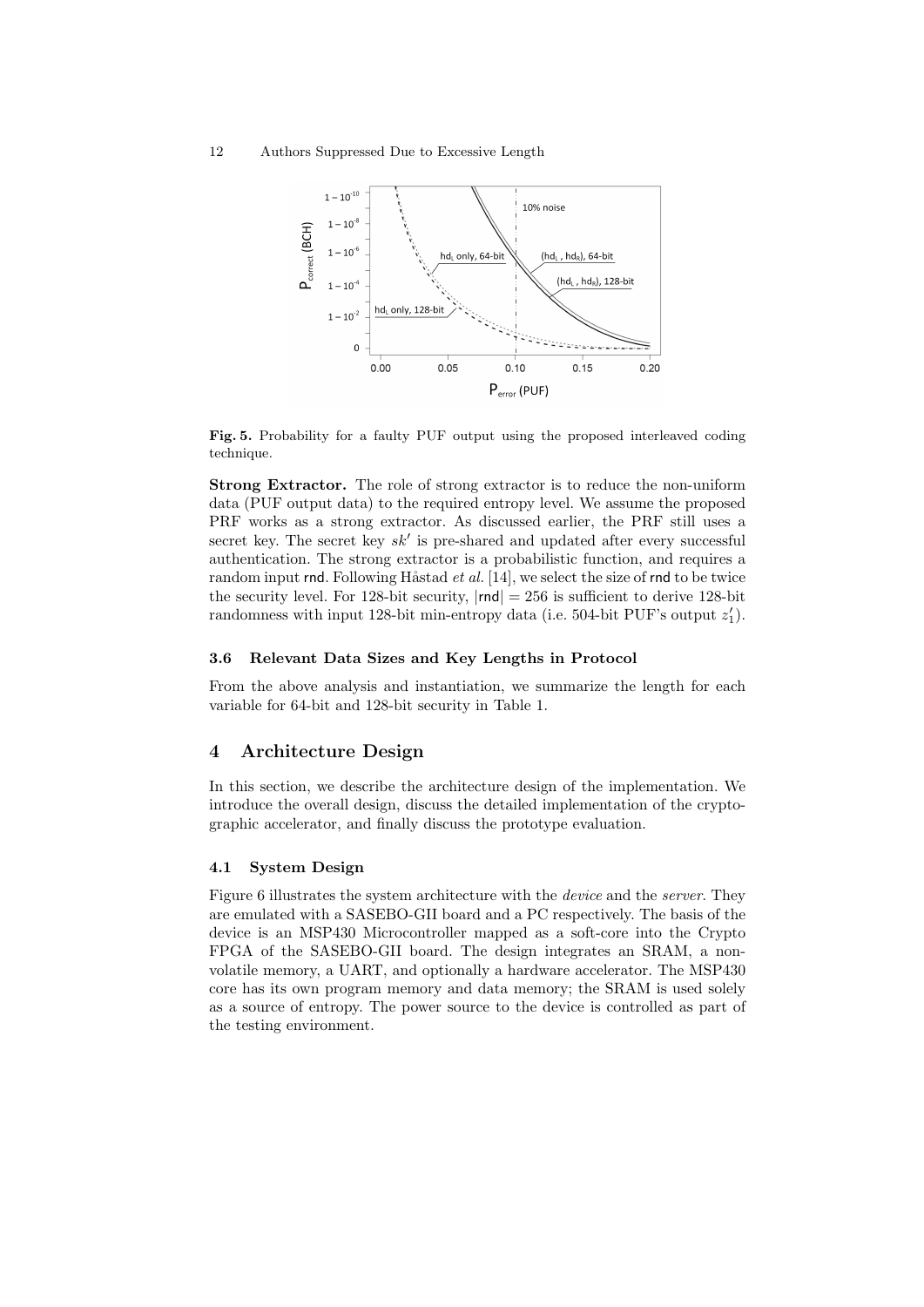| Category       | Purpose                                                   | Variables         | $64$ -bit | $128$ -bit        |
|----------------|-----------------------------------------------------------|-------------------|-----------|-------------------|
|                |                                                           |                   |           | security security |
| Setup Phase    | Input address                                             | $y_1$             | 12        | 12                |
|                | PUF's output                                              | z <sub>1</sub>    | 252       | 504               |
|                | Stored key                                                | sk, sk'           | 64        | 128               |
| Authentication | PUF's output                                              | $z'_1, z'_2$      | 252       | 504               |
| Phase          | Nonce                                                     | $y'_1, y'_2$      | 64        | 128               |
|                | Randonmess for FE                                         | $\delta$ , rnd    | 128       | 256               |
|                | Secret key for PRF                                        | $r_1$             | 64        | 128               |
|                | Helper data                                               | hd (includes rnd) | 632       | 1,264             |
|                | Ciphertext                                                | Ċ                 | 640       | 1,280             |
|                | PUF's input                                               | $y_2$             | 12        | 12                |
|                | Mutual authentication                                     | $t_1, t_4$        | 64        | 128               |
|                | XORed element                                             | $t_2$             | 252       | 504               |
|                | Secret key for PRF' and MAC                               | $t_3,s_1$         | 64        | 128               |
|                | Updated stored key                                        | $t_{5}$           | 128       | 256               |
|                | Communication First message (from server)                 | $y_1'$            | 64        | 128               |
|                | Second message (from device) $ (c, y'_2, t_1, u_1, s_1) $ |                   | 1,084     | 2,168             |
|                | Third message (from server)                               | $t_4'$            | 64        | 128               |
| Memory         | Persistent State (NVM)                                    | $(sk, sk', y_1)$  | 140       | 268               |
|                | SRAM area for PUF                                         |                   | 504       | 1,008             |
|                | SRAM area for RNG                                         |                   | 2,656     | 5,216             |

Table 1. Key Length and Data Sizes (in bits) for the proposed protocol

The server manages a database with secret keys and PUF responses. For each device authenticated through this server, the database stores two pairs of keys and PUF responses, one for the current authentication  $(z_1, sk)$ , and one from the previous authentication  $(z_{old}, sk_{old})$ . The communication between the device and the server is implemented through a serial connection.

The 16-bit MSP430 microcontroller is configured with 8KByte of data memory and 16KByte of program memory. We will discuss the detailed memory requirements of the protocol in Section 5. We implement two different versions of this design. In the first version, the protocol is mapped fully in C and executed on the MSP430. In the second version, the major computational bottlenecks, including Fuzzy Extractor Generation (FE.Gen), PRF computation (PRF and PRF<sup>'</sup>) and Encryption (SKE.Enc) are executed in the hardware engine. In this configuration, the MSP430 is used as a data multiplexer between the UART, the SRAM, the non-volatile memory and the hardware engine.

Protocol Mapping and Execution. The protocol includes a single setup phase, followed by one or more authentication phases. Before the execution of each phase, we power-cycle the device to re-initialize the SRAM PUF. This gives us a real SRAM PUF noise profile. Table 2 shows a detailed description of the protocol authentication phase on the architecture of Figure 6. The operations are shown for the software-only implementation (Ver. 1) as well as for the hardwareengine enabled implementation (Ver. 2). Table 2 demonstrates the principal data flows in the architecture. For example, "SPIROM.Read  $\rightarrow$  MSP430.DM" means that data is copied from the SPI-ROM to the MSP430 data memory.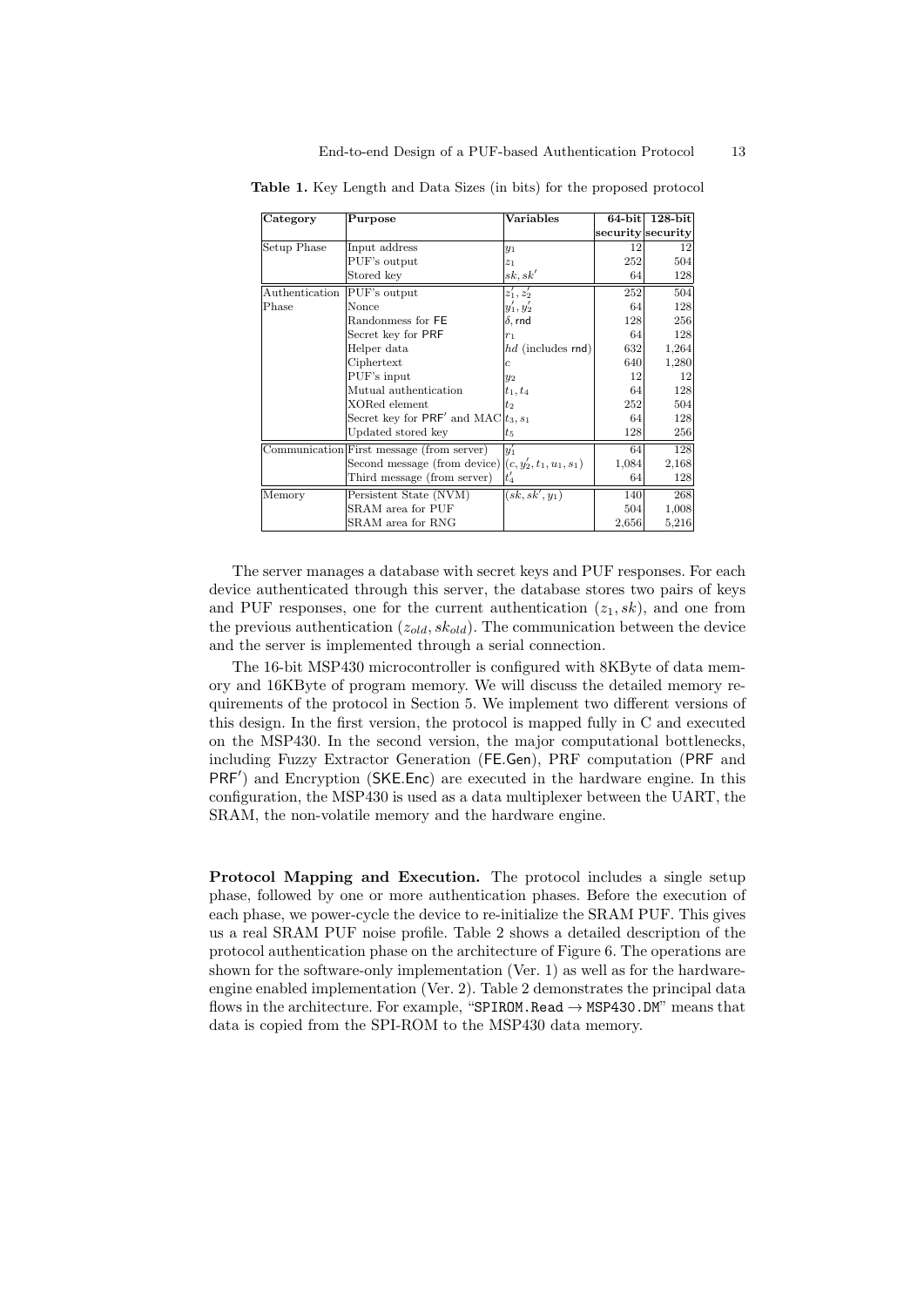

Fig. 6. System Architecture of the Device and Server

Hardware Engine Integration. The communication between the microcontroller and the hardware engine is implemented through a shared-memory. The microcontroller initializes the input arguments for the hardware engine in the shared memory, initiates the protocol computation, and waits until a completion notification of the hardware engine. After completion, the result of the computation is available in the shared memory. Furthermore, a single execution on the hardware engine takes multiple steps in the protocol: PRF computation, BCH Encoding, and SIMON encryption. When the hardware engine is used, the arguments are first collected in the MSP430 data memory, before they are copied to the shared memory (Table 2 step 11). There is some overhead introduced because of this particular design, but we will show that the resulting implementation still significantly outperforms a software-only design.

### 4.2 Hardware Engine

The purpose of the hardware engine is to accelerate the PRF computation, BCH encoding, and SIMON encryption. Indeed, our profiling results (discussed further, Table 5) show that these operations constitute to 88% of the total execution time. The protocol can be realized with a small and fixed microprogram so we applied a micro-coded design methodology. Moreover, since it is efficient to use a RAM to store the protocol variables, the very same memory can also store the micro-coded instructions. Although this design is prototyped on FPGAs, it can also target dedicated hardware. By changing the microprogram, we can extend this architecture to other protocols as well.

Figure 7 shows the block diagram of the hardware engine. It uses the roundserial version of SIMON 128/128 for the PRF and encryption operations, and an LFSR-based implementation of the BCH encoding for the error correction part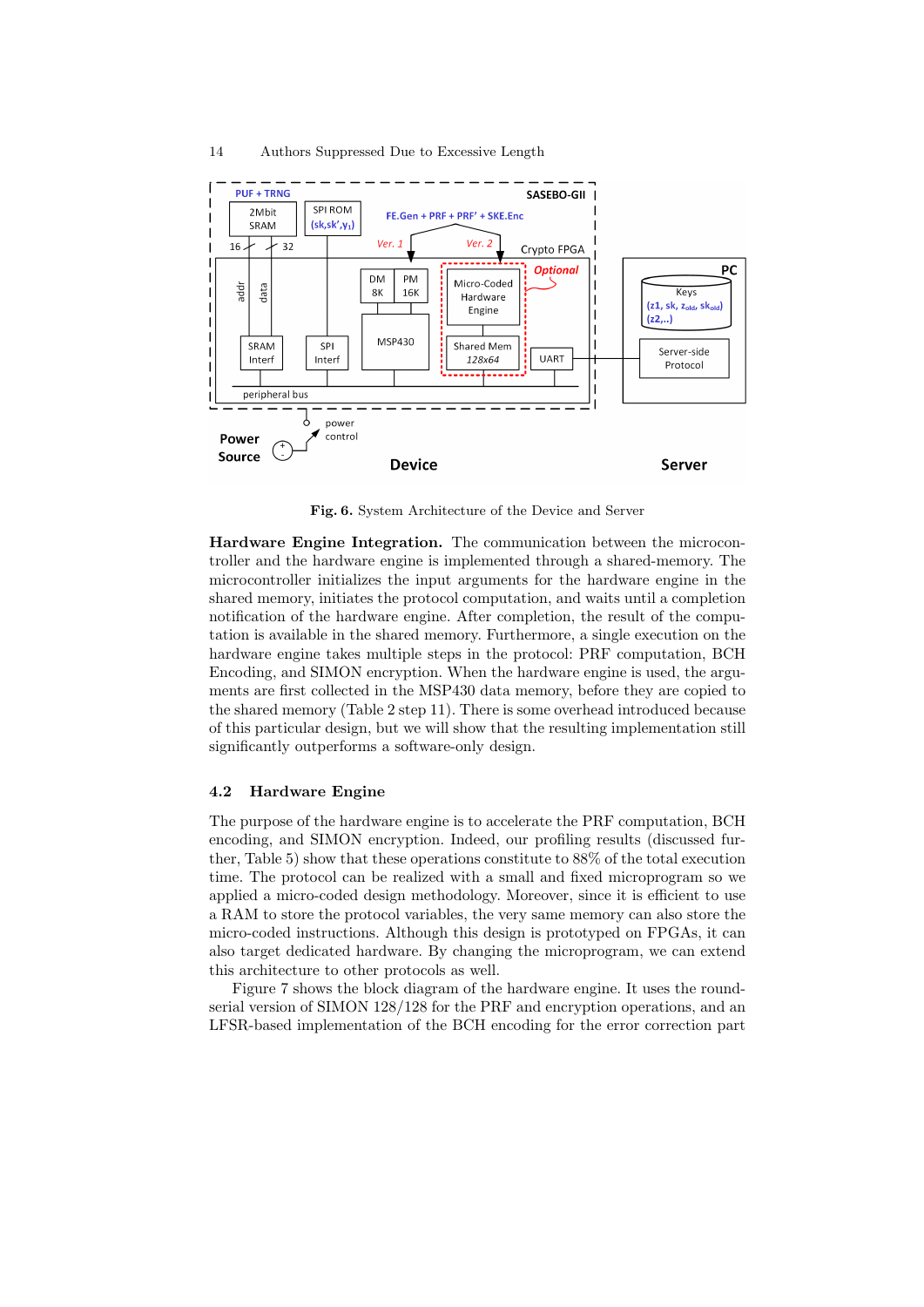Table 2. Principal Data Flows during Execution of the Authentication Protocol on the Device. Dataflow notation  $A.a \rightarrow B.b$  indicates that data from A (port/method a) is forwarded to B (port/method b)

| Seq            | <b>Authentication Step</b>                                      | MSP430                                                                       | $MSP430 + HW$ Engine                                                                                                          |
|----------------|-----------------------------------------------------------------|------------------------------------------------------------------------------|-------------------------------------------------------------------------------------------------------------------------------|
|                |                                                                 | Fig. $6$ Ver. 1                                                              | Fig. $6$ Ver. $2$                                                                                                             |
| 1              | Receive $y_1'$                                                  |                                                                              | <code>UART.Receive</code> $\rightarrow$ <code>MSP430.DM</code> <code>UART.Receive</code> $\rightarrow$ <code>MSP430.DM</code> |
| 2              | Read $sk, sk', y_1$                                             | $SPIROM.Fhead \rightarrow MSP430.PM$                                         | $SPIROM.Fhead \rightarrow MSP430.PM$                                                                                          |
| 3              | $z'_1 \stackrel{\text{R}}{\leftarrow} f(x_i, y_1)$              | $SRAM.PUF \rightarrow MSP430.DM$                                             | $SRAM.PUF \rightarrow MSP430.DM$                                                                                              |
| $\overline{4}$ | $(r_1, hd_1) \stackrel{\mathsf{R}}{\leftarrow}$ FE. Gen $(z_1)$ | MS430.run(PRF)                                                               |                                                                                                                               |
|                |                                                                 | MS430.run(BCH.Enc)                                                           |                                                                                                                               |
| 5              | $ m_2 \stackrel{\text{\tiny R}}{\leftarrow}$ TRNG               | $SRAM$ . TRNG $\rightarrow$ MSP430. DM                                       | $SRAM$ . TRNG $\rightarrow$ MSP430. DM                                                                                        |
|                | $ _{u_2}$ $\stackrel{\text{\tiny K}}{\leftarrow}$ TRNG          |                                                                              |                                                                                                                               |
| $\sqrt{6}$     | $[(t_1, \ldots, t_5) := PRF(r_1, y_1'  y_2')$  MS430.run (PRF)  |                                                                              |                                                                                                                               |
| $\overline{7}$ | $ c:=\mathsf{SKE}.\mathsf{Enc}(sk,hd_1)$                        | MS430.run(Enc)                                                               |                                                                                                                               |
| 8              | $ z'_2 \stackrel{\text{R}}{\leftarrow} f(x_i, y_2) $            | $SRAM.PUF \rightarrow MSP430.DM$                                             | $SRAM.PUF \rightarrow MSP430.DM$                                                                                              |
| 9              | $ u_1 :=z'_2\oplus t_2$                                         | MSP430.run(xor)                                                              |                                                                                                                               |
| 10             | $ v_1  := \mathsf{PRF}'(t_3, c  u_1)$                           | MS430.run(PRF)                                                               |                                                                                                                               |
|                |                                                                 |                                                                              | $MSP430.DM \rightarrow HW.SharedMem$                                                                                          |
| 11             | HW Execution Step                                               |                                                                              | HW.run                                                                                                                        |
|                |                                                                 |                                                                              | $HW.SharedMem \rightarrow MS430.DM$                                                                                           |
| 12             | Send $c, m_2, t_1, u_1, v_1$                                    | $MSP430.DM \rightarrow UART.Send$                                            | $MSP430.DM \rightarrow UART.Send$                                                                                             |
| 13             | Receive $t_4$                                                   |                                                                              | $UART$ .Receive $\rightarrow$ MSP430.DM UART.Receive $\rightarrow$ MSP430.DM                                                  |
| 14             | Write $y_2, t_5$                                                | $MSP430.DM \rightarrow SPIROM.Write\vert MSP430.DM \rightarrow SPIROM.Write$ |                                                                                                                               |

of the FE.Gen. Therefore, it takes 68 clock cycles to encrypt one 128-bit block and 16 clock cycles to encode one 16-bit block.

The shared memory between the MSP430 and the micro-coded hardware engine is a single memory element which has a word size of 72-bits. The least significant 64-bits of each word store the data, while the most significant 8-bits store the micro-coded instruction. Since these instructions are fixed at design time, this section of the memory is treated as a ROM. After the hardware engine reads a word from the memory, it decodes the micro-coded instruction. Then based on the decoded value, the controller selects which operation to run with the associated data and updates the value of the program counter.

# 5 Evaluation

In this section, we first discuss the device implementation cost, and then evaluate the system performance of our protocol. We implemented three different device configurations, including the 64-bit and 128-bit security level of the softwareonly implementation (Fig. 6 Ver. 1), as well as the 128-bit security level of the hardware-engine enabled implementation (Fig. 6 Ver. 2).

# 5.1 Implementation Cost

Table 3 shows the memory footprint required for each version, including the size of the MSP430 object code, and the data-memory requirements. We used the GNU gcc version 4.6.3 to compile C for the MSP430 at optimization level 2. As our main objective was to demonstrate the implementation of the complete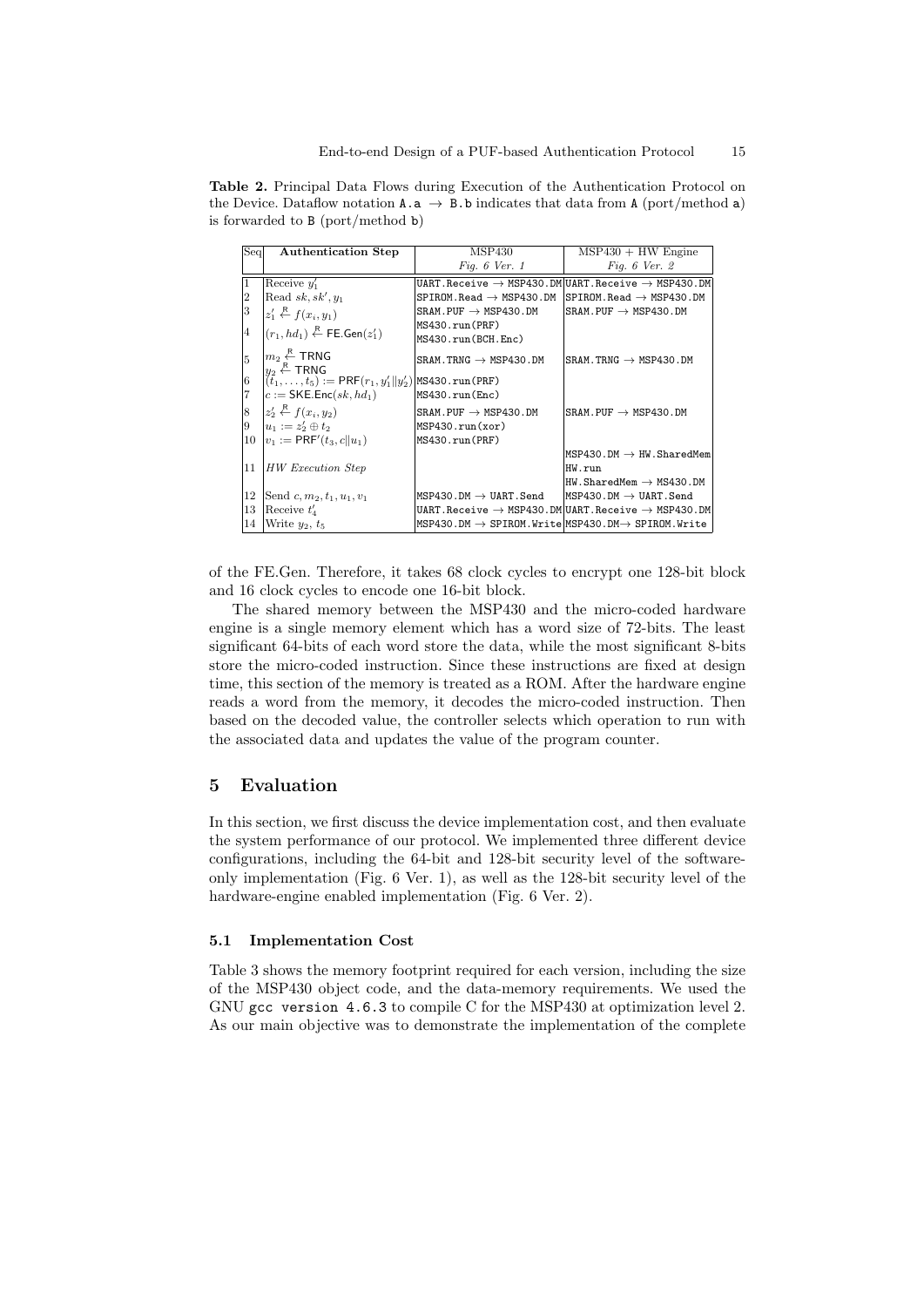

Fig. 7. Block Diagram of the Hardware Engine

Table 3. MSP430 Memory Footprint. Data area includes Global and Local Variables (stack, bss and data).

|      | Category            | 64-bit        | $128$ -bit | $128$ -bit    | Unit                   |
|------|---------------------|---------------|------------|---------------|------------------------|
|      |                     | <b>MSP430</b> | MSP430     | HW engine     |                        |
|      |                     |               |            |               |                        |
|      |                     |               |            | <b>MSP430</b> |                        |
|      | HW Abstraction      | 1,022         | 1,022      |               | $1,398$ bytes          |
|      | Communications      | 496           | 644        |               | $628$ bytes            |
|      | <b>SIMON PRF</b>    | 1,604         | 2,440      |               | $0$ bytes              |
| Text | <b>BCH</b> Encoding | 1,214         | 1,214      |               | $0$ bytes              |
|      | $PUF + Fuzzy Extr$  | 562           | 646        |               | $590$ bytes            |
|      | TRNG                | 396           | 456        |               | $396$ bytes            |
|      | Protocol            | 1,568         | 1,682      |               | $1,908$ bytes          |
|      | Overall Text        | 6,862         | 8,104      |               | $4.920$ bytes          |
| Data | Variables           | 424           | 656        |               | $\overline{656}$ bytes |
|      | Constants           | 197           | 197        |               | $73$ bytes             |
|      | Overall Data        | 621           | 853        |               | $729$ bytes            |

protocol, we did not use low-level programming techniques. However, the data indicates that the protocol already fits into a small microcontroller. When the hardware engine is enabled, the tasks of the MSP430 reduce to interfacing the SRAM, NVM and UART. We envisage that it is feasible to completely remove the MSP430 microcontroller by having the hardware engine directly access these peripherals.

Table 4 lists the hardware requirements for the baseline design, which is shared among all versions of the protocol. The hardware engine is about half as big as the MSP430 core.

# 5.2 Performance

Table 5 lists the performance of our design, measured in system clock cycles. We implemented this design at a System Clock of 1.846 Mhz to reflect the constrained platform for the device. The hardware engine can drastically reduce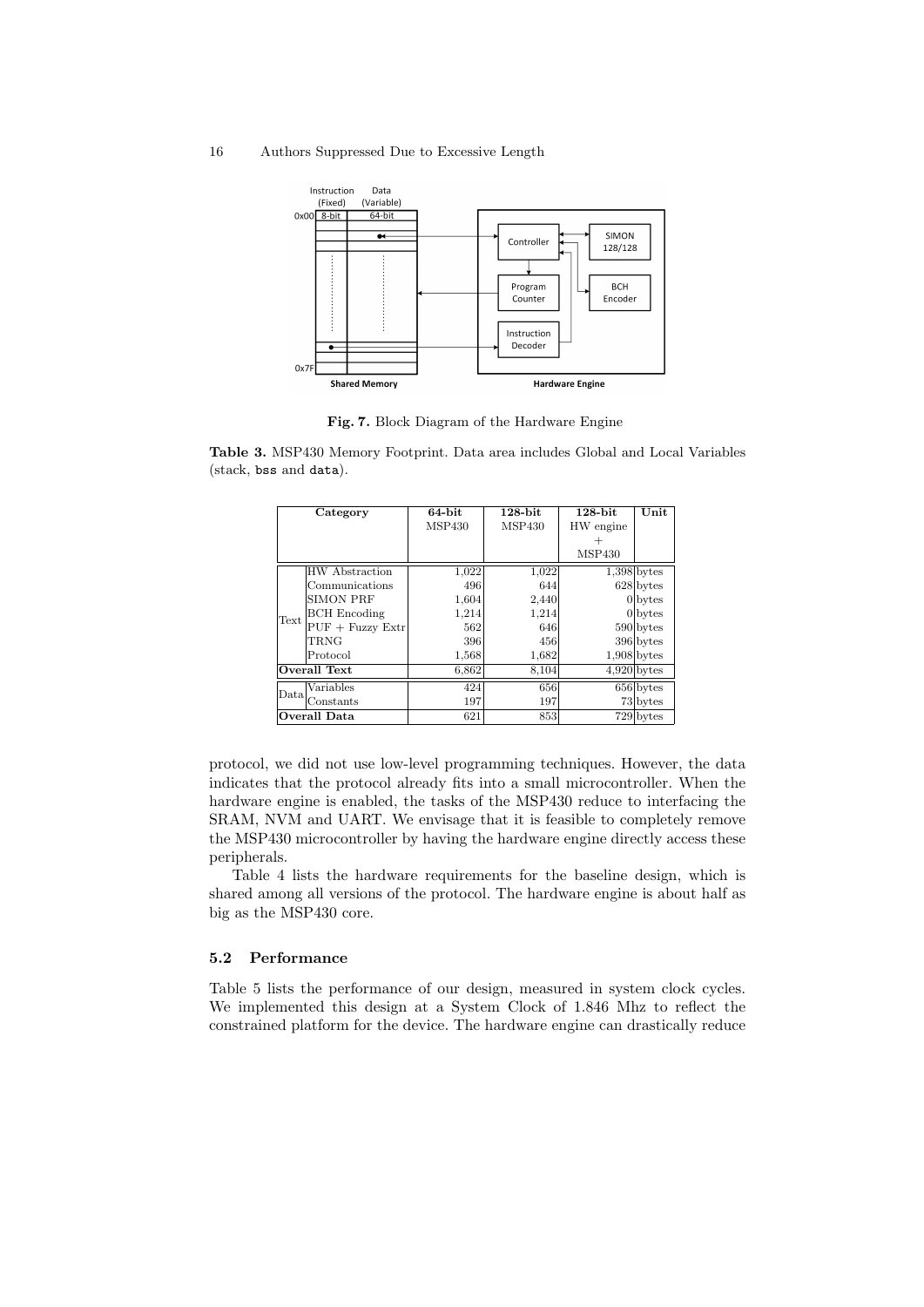Table 4. Hardware Utilization (Xilinx XC5VLX30-1FFG324 System Clock 1.846 MHz)

| Module                   | LUT  | Registers | <b>Block RAM</b> |
|--------------------------|------|-----------|------------------|
| MSP430 Core              | 2084 | 684       |                  |
| MSP430 Program Mem       |      |           |                  |
| MSP430 Data Mem          |      |           | $\overline{2}$   |
| <b>SRAM</b> Interface    | 54   | 30        |                  |
| <b>SPI ROM</b> Interface | 45   | 30        |                  |
| <b>UART</b>              | 139  | 106       |                  |
| HW Engine                | 1221 | 441       |                  |
| HW Shared Mem            |      |           | $\overline{2}$   |
| Overall                  | 3543 | 1275      | 8                |

Table 5. Implementation Performance in System Clock Cycles.

| Protocol Step                                                                                    | <b>Implementation</b> | 64-bit  | $128$ -bit                                | 128-bit w. |
|--------------------------------------------------------------------------------------------------|-----------------------|---------|-------------------------------------------|------------|
|                                                                                                  | Target                |         |                                           | HW Engine  |
|                                                                                                  |                       |         | Fig. 6 Ver. 1 Fig. 6 Ver. 1 Fig. 6 Ver. 2 |            |
| Read sk, sk', $y_1$                                                                              | Read ROM (SPI)        | 31,356  | 61,646                                    | 61,646     |
| $ y'_2\stackrel{\mathsf{R}}{\leftarrow}$ TRNG, $y_2\stackrel{\mathsf{R}}{\leftarrow}$ TRNG       | <b>SRAM TRNG</b>      | 11,552  | 23,341                                    | 22,981     |
| $ z'_1 \stackrel{R}{\leftarrow} f(x_i, y_1), z'_2 \stackrel{R}{\leftarrow} f(x_i, y_2)$ SRAM PUF |                       | 4.384   | 9,082                                     | 8,741      |
| $(r_1, hd) \stackrel{\mathsf{R}}{\leftarrow} \mathsf{FE}.\mathsf{Gen}(z_1')$                     | <b>BCH</b> Encoder    | 268,820 | 485,094                                   |            |
|                                                                                                  | Strong Extractor      | 28,691  | 205,080                                   |            |
| $(t_1,\ldots,t_5):=$ PRF $(r_1,y'_1  y'_2)$ PRF                                                  |                       | 44,355  | 299,724                                   | 18,597     |
| $c := \mathsf{SKE}$ . Enc $(sk, hd)$                                                             | Encryption            | 39,583  | 252,829                                   |            |
| $v_1 := \mathsf{PRF}'(t_3, c  u_1)$                                                              | PRF'                  | 57,601  | 394,126                                   |            |
| Overall                                                                                          |                       | 486,343 | 1,730,922                                 | 111,965    |
| Write $y_2, t_5$                                                                                 | Write ROM (SPI)       | 76,290  | 128,829                                   | 128,849    |

the cycle count of the implementation. The cycle count shown for the hardware engine includes the overhead of preparing data; the actual compute time is only 4,486 cycles.

# 5.3 Related Work

The comparison of this design to related works is not obvious because previous publications did not implement an end-to-end demonstrator. Table 6 presents a comparison of related realizations. We emphasize our design has many advantages (such as flexibility, formal properties, full implementation) that cannot be expressed as a single quantity.

### 5.4 Benchmark Analysis

We analyzed our protocol with respect to a recently published benchmark for PUF based protocols [8]. Our protocol is implemented using a weak PUF. The protocol requires  $n+1$  challenge-response pairs for n authentications. The total number of PUF responses depends on the anonymity needs of the application.

The protocol supports server authenticity, device authenticity, device privacy, and leakage resilience. It can use d-enrollments for a perfect privacy use-case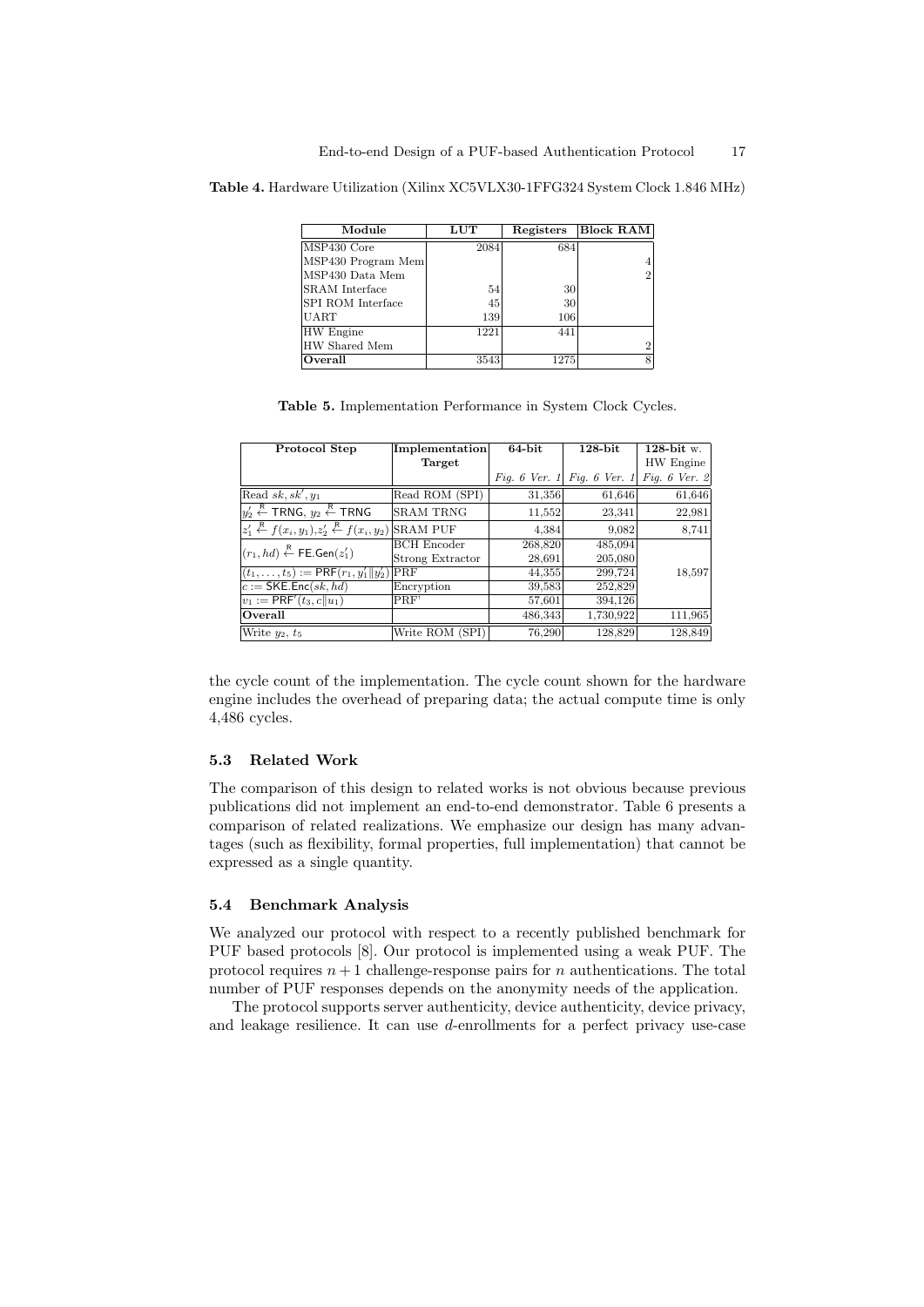| Reference                           | $PUFKY$ [25]   | Slender [27]                    | Reverse-FE [36] | This work        |
|-------------------------------------|----------------|---------------------------------|-----------------|------------------|
| Operation                           | Key generation | Protocol                        | Protocol        | Protocol         |
| Privacy                             | N <sub>o</sub> | No                              | No              | Yes              |
| Security flaws                      | $\rm No$       | Major [8]                       | Minor [8]       | No               |
| Implemented                         | N/A            | Device                          | Device          | Device,          |
| Parties                             |                |                                 |                 | Server           |
| Communication                       | Yes: Bus       | No                              | No              | Yes: Bus, UART   |
| Interface                           |                |                                 |                 |                  |
| Flexibility                         | Low            | Low                             | Low             | High             |
| Reconfiguration                     | Redesign       | Redesign                        | Redesign        | Modify Software, |
| Method                              | Hardware       | Hardware                        | Hardware        | Update Microcode |
| Demonstrator                        | <b>FPGA</b>    | <b>FPGA</b>                     | <b>FPGA</b>     | $FPGA + PC$      |
| Security-level                      | $128$ -bits    | $128$ -bits                     | $128$ -bits     | 64,128-bits      |
| Execution time                      | 55,310         |                                 |                 | 18,597           |
| (clock cycles)                      |                |                                 |                 |                  |
| Logic Cost                          | 210 Slices     | 144 LUT,                        | 658 LUT.        | 1221 LUT.        |
| $(w/o$ PUF)                         |                | 274 Register                    | 496 Register    | 441 Register     |
| PUF-type                            | Strong-PUF     | Strong-PUF                      |                 | Weak-PUF         |
| $\overline{\mathrm{PUF}}$ -instance | RO-PUF         | XOR-Arbiter                     |                 | <b>SRAM</b>      |
| Hardware Platform                   | XC6SLX45       | $\overline{\text{XC5VL}}$ X110T | XC5VLX50        | XC5VLX30         |

| Table 6. Comparison with previous work |  |  |  |  |
|----------------------------------------|--|--|--|--|
|----------------------------------------|--|--|--|--|

and  $(\infty)$ -enrollments without token anonymity. The system is noise-robust and modelling-robust. Mutual authentication provides both server and user authenticity. Moreover, since the protocol does not have an internal synchronization, it is not susceptible to DoS attacks. Our protocol enables token privacy and the security proof confirms leakage resilience.

### 6 Conclusion

We demonstrated the challenging path from the world of protocol theory to concrete software/hardware realization for the case of a privacy preserving authentication protocol. We observe that bringing all components of a protocol together in a single embodiment is a vital and important step to check its feasibility. Furthermore, the formal basis of the protocol is crucial to prevent *cutting* corners in the implementation.

Even though we claim this work is the first demonstration of a PUF-based protocol with a formal basis, there is always room for improvement. First, the current implementation can be optimized at the architectural level, for throughput, area, or power [2]. Second, new components and algorithms, such as novel PUF architectures [17] or novel coding techniques [16], may enable us to revisit steps within the protocol itself.

Acknowledgements: The project was supported in part by the National Science Foundation Grant 1314598 and 1115839. Part of the work of Moti Yung was done when visiting the Simons Institute for Theory of Computing, U.C. Berkeley. The authors thanks the reviewers for their comments and discussions with Mandel Yu.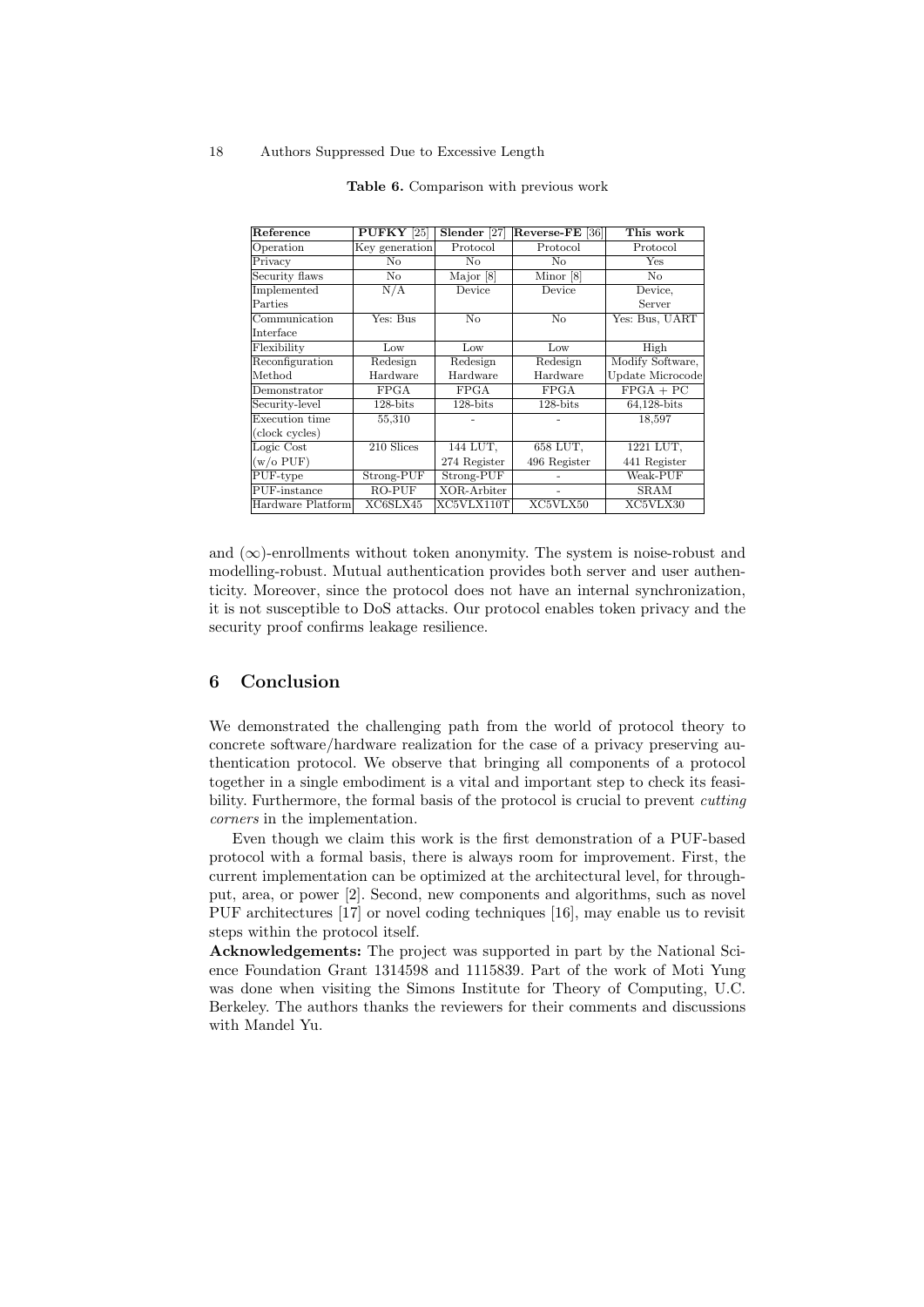### References

- 1. Anderson, J.H.: A PUF design for secure FPGA-based embedded systems. In: ASP-DAC 2010. pp. 1–6. IEEE (2010)
- 2. Aysu, A., Gulcan, E., Schaumont, P.: SIMON says: Break area records of block ciphers on FPGAs. Embedded Systems Letters 6(2), 37–40 (2014)
- 3. Beaulieu, R., Shors, D., Smith, J., Treatman-Clark, S., Weeks, B., Wingers, L.: The SIMON and SPECK families of lightweight block ciphers. IACR Cryptology ePrint Archive 2013, 404 (2013)
- 4. Bernstein, D.J.: Error-prone Cryptographic Designs. Real World Cryptography Workshop (January 2015), http://cr.yp.to/talks/2015.01.07/ slides-djb-20150107-a4.pdf
- 5. Bolotnyy, L., Robins, G.: Physically unclonable function-based security and privacy in RFID systems. In: PerCom 2007. pp. 211–220. IEEE (2007)
- 6. Claes, M., van der Leest, V., Braeken, A.: Comparison of SRAM and FF PUF in 65nm technology. In: Laud, P. (ed.) NordSec 2011. LNCS, vol. 7161, pp. 47–64. Springer, Heidelberg (2011)
- 7. Cortez, M., Hamdioui, S., van der Leest, V., Maes, R., Schrijen, G.J.: Adapting voltage ramp-up time for temperature noise reduction on memory-based PUFs. In: HOST 2013. pp. 35–40. IEEE (2013)
- 8. Delvaux, J., Gu, D., Peeters, R., Verbauwhede, I.: A survey on lightweight entity authentication with strong PUFs. IACR Cryptology ePrint Archive 2014, 977 (2014), http://eprint.iacr.org/2014/977
- 9. Delvaux, J., Verbauwhede, I.: Side channel modeling attacks on 65nm arbiter PUFs exploiting CMOS device noise. In: HOST 2013. pp. 137–142. IEEE (2013)
- 10. Delvaux, J., Verbauwhede, I.: Fault injection modeling attacks on 65 nm arbiter and RO sum PUFs via environmental changes. IEEE Trans. on Circuits and Systems 61-I(6), 1701–1713 (2014)
- 11. Dodis, Y., Ostrovsky, R., Reyzin, L., Smith, A.: Fuzzy extractors: How to generate strong keys from biometrics and other noisy data. SIAM J. Comput. 38(1), 97–139 (2008)
- 12. Gassend, B.: Physical Random Fuctions. Master's thesis, Massachusetts Institute of Technology (2003)
- 13. Güneysu, T.: Using data contention in dual-ported memories for security applications. Signal Processing Systems 67(1), 15–29 (2012)
- 14. Håstad, J., Impagliazzo, R., Levin, L.A., Luby, M.: A pseudorandom generator from any one-way function. SIAM J. Comput. 28(4), 1364–1396 (1999)
- 15. Helfmeier, C., Boit, C., Nedospasov, D., Seifert, J.: Cloning physically unclonable functions. In: HOST 2013. pp. 1–6. IEEE (2013)
- 16. Herder, C., Ren, L., van Dijk, M., Yu, M.M., Devadas, S.: Trapdoor computational fuzzy extractors. IACR Cryptology ePrint Archive 2014, 938 (2014), http://eprint.iacr.org/2014/938
- 17. Holcomb, D.E., Fu, K.: Bitline PUF: building native challenge-response PUF capability into any SRAM. In: Batina, L., Robshaw, M. (eds.) CHES 2014, LNCS, vol. 8731, pp. 510–526. Springer, Heidelberg (2014)
- 18. Hori, Y., Kang, H., Katashita, T., Satoh, A., Kawamura, S., Kobara, K.: Evaluation of physical unclonable functions for 28-nm process field-programmable gate arrays. JIP 22(2), 344–356 (2014)
- 19. Jin, Y., Xin, W., Sun, H., Chen, Z.: PUF-based RFID authentication protocol against secret key leakage. In: Sheng, Q.Z., Wang, G., Jensen, C.S., Xu, G. (eds.) APWeb 2012, LNCS, vol. 7235, pp. 318–329. Springer, Heidelberg (2012)